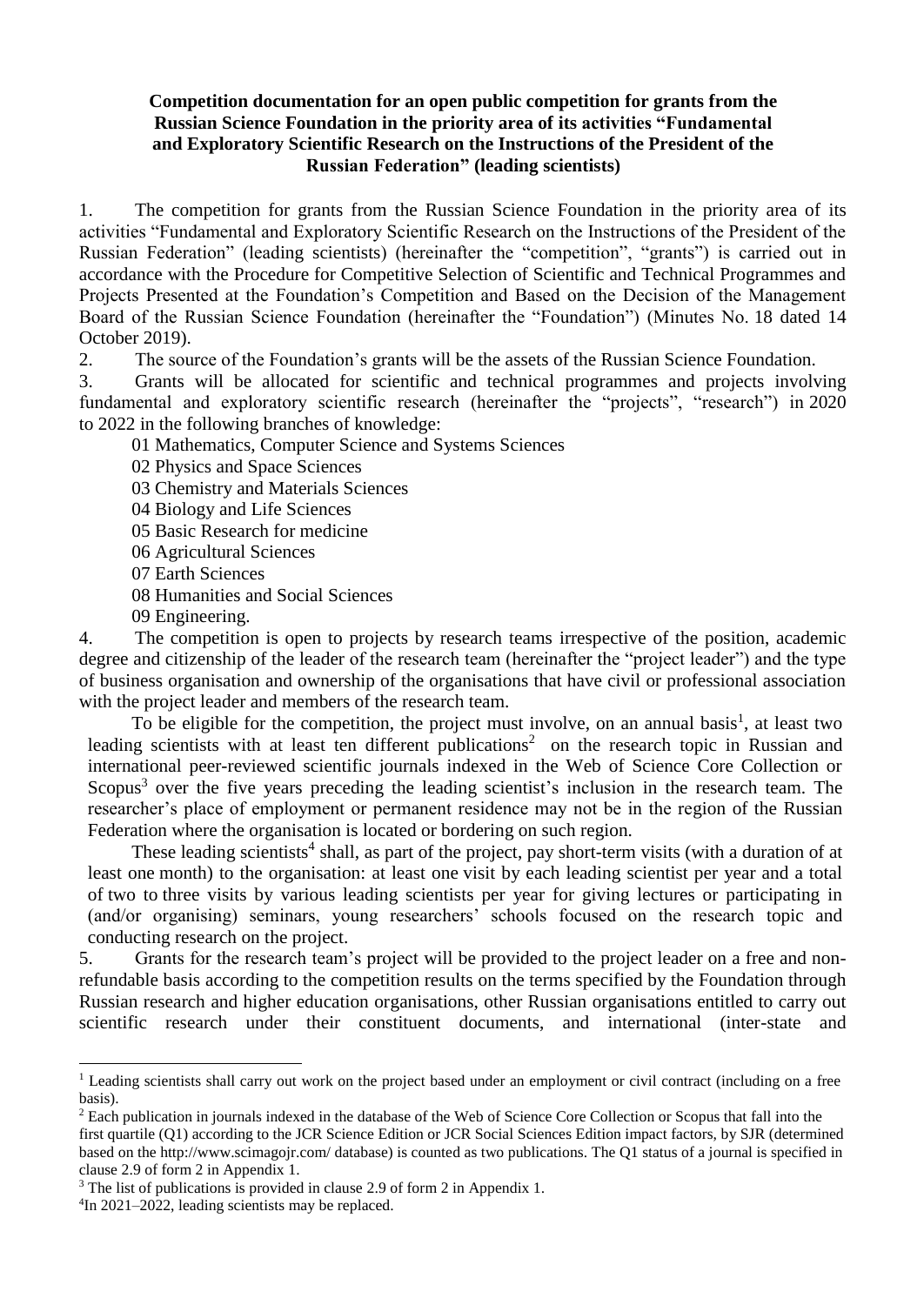intergovernmental) Russia-based research organisations where the projects will be implemented (hereinafter the "organisation").

6. A researcher serving as the leader of a project (except for one selected by the Foundation as part of competitions coordinated with international partners) that previously received support from the Foundation and was not completed by 1 January 2020 is not eligible to be the project leader.

A researcher disqualified<sup>5</sup> as a project leader following their refusal to lead a project previously supported by the Foundation and/or following early termination of a project previously supported by the Foundation by decision of the Foundation's management board is not eligible to be the project leader.

7. A researcher in any way involved in implementing two<sup>6</sup> or more projects supported by the Foundation but not yet completed when the researcher was included in the project that wins this competition is not eligible to be a member of the research team.

An employee of an organisation acting as an immediate administrative superior of the project leader is not eligible to be a member of the research team.

A researcher disqualified<sup>7</sup> as a core investigator or leading scientist following early termination of a project previously supported by the Foundation by decision of the Foundation's management board is not eligible to be a core investigator or a leading scientist.

8. The project leader and research team members may be employees of the organisation or other persons who have been engaged to implement the project and who have professional or civil relations with the organisation during practical implementation of the project. The project leader must have<sup>8</sup> employment relations with the organisation throughout practical implementation of the project and the employment contract may not provide for the project leader to work remotely.

9. The project leader must have at least ten different publications<sup>9</sup> on the research topic in Russian and international peer-reviewed scientific journals indexed in the Web of Science Core Collection or Scopus<sup>10</sup> database and published between<sup>11</sup> 1 January 2015 and the application date.

10. The grant amount will be from 5 (five) to 8 (eight) million roubles a year<sup>12</sup>.

11. The Foundation may alter the amount of annual funding if the Foundation's assets do not suffice to meet the funding obligations, a relevant decision is made by the Foundation's management board following a review of applications submitted for the competition, reports on project implementation and proper use of the grant, or if the grant is found to be used inappropriately.

12. The share of research team members aged up to and including 39 years directly involved in scientific research must be at least 50 (fifty) per cent of the total number of research team members throughout practical implementation of the project<sup>13</sup>.

<sup>&</sup>lt;sup>5</sup> The list of grounds for project leader disqualification is available on the Foundation's website at [www.rscf.ru](http://www.rscf.ru/) in the *Selected Resolutions of the Supervisory Board* subsection of the *Documents* section.

<sup>&</sup>lt;sup>6</sup> The leader of any of the Foundation's projects may, at the same time, lead one project selected by the Foundation when holding competitions coordinated with foreign partners and take part in one of the Foundation's projects as an investigator.  $<sup>7</sup>$  The list of grounds for core investigator disqualification is available on the Foundation's website at [www.rscf.ru](http://www.rscf.ru/) in the</sup>

*Selected Resolutions of the Supervisory Board* subsection of the *Documents* section.

<sup>&</sup>lt;sup>8</sup> The project leader receives the right to manage the Foundation's grant upon amendments (if required) to the existing employment contract with the organisation in accordance with the agreement between the Russian Science Foundation, the project leader and the organisation on provision of the grant to conduct fundamental and exploratory scientific research (hereinafter the "agreement") or upon the project leader entering into an employment contract (fixed-term employment) with the organisation in accordance with the agreement.

<sup>9</sup> Each publication in journals indexed in the database of the Web of Science Core Collection or Scopus that fall within the first quartile (Q1) by the JCR Science Edition or JCR Social Sciences Edition impact factors, by SJR (determined based on th[e http://www.scimagojr.com/](http://www.scimagojr.com/) database) is counted as two publications. The Q1 status of a journal is specified in clause 2.9 of form 2 in Appendix 1.

<sup>&</sup>lt;sup>10</sup> The list of publications is provided in clause 2.9 of form 2 in Appendix 1.

 $<sup>11</sup>$  Persons who, during the period described in this clause, were on maternity leave, childcare leave or adoption leave may</sup> also have the said publications in the period preceding 1 January 2015 and equal to the duration of the leaves.

 $12$  The planned funding amount is shown in clause 1.8 of form 1 in Appendix 1. A violation of the terms of this clause will result in the application's rejection at any stage.

 $13$  Members of the research team are listed in clause 1.6 of form 1 in Appendix 1. Any violation of the terms of this clause will result in the application's rejection at any stage.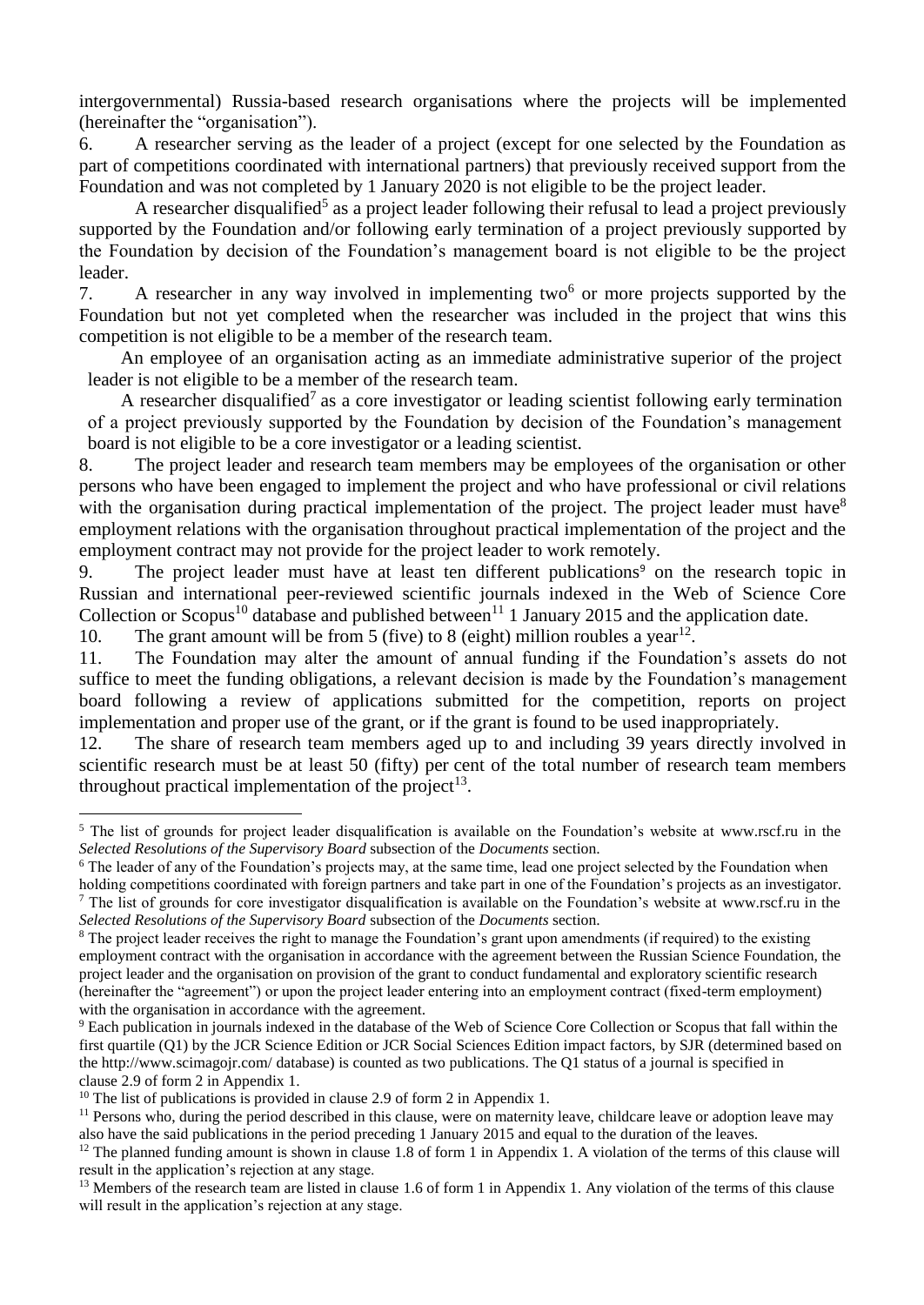Each member of the research team will receive<sup>14</sup> annual remuneration for their work as part of the project.

The total annual remuneration per research team member must not exceed 30 per cent of the total annual remuneration for all the research team members<sup>15</sup>.

The annual remuneration for research team members aged up to and including 39 years must be at least 35 per cent of the total annual remuneration for all the research team members.

The total number of research team members (including the project leader) may not exceed ten<sup>16</sup>. 13. The project leader may<sup>17</sup>, in their capacity, submit only one<sup>18</sup> application for the competition<sup>19</sup>. The number of projects financed by the Foundation through one organisation is not limited.

14. Projects that are similar in content to another project<sup>20</sup> submitted concurrently for competitions of the Foundation, other research foundations or organisations, or that is currently under implementation using funding from foundations or organisations, state (municipal) task or development programmes financed out of the federal budget will not be accepted. Violations of these terms will cause the Foundation to discontinue funding irrespective of the project's stage and to initiate proceedings for recovering the full amount of grants paid.

15. Projects supported as a result of the competition may not contain information that constitutes state secrets or other restricted information requiring protection in accordance with the laws of the Russian Federation.

16. The Foundation provides grants on the condition that the research team represented by its project leader assumes the following obligations:

- 16.1 To make the results of their research available in the public domain in accordance with the laws of the Russian Federation by publishing them in Russian and international peerreviewed scientific journals.
- 16.2 To publish<sup>21</sup>, during practical implementation of the project, at least ten articles containing project research results in Russian and international peer-reviewed scientific journals<sup>22</sup> indexed in the Web of Science Core Collection or Scopus database.<br>16.3 When publishing results of any research project completed as pa
- When publishing results of any research project completed as part of a project supported by the Foundation, to refer to the financial support received from the Foundation and to the organisation.
- 16.4 To agree that a summary of the supported project and respective project implementation reports will be published by the Foundation, including on the Internet.
- 16.5 To agree that the application submitted for the competition may be subject to international expert evaluation.

17. The project leader shall use the appropriate forms provided in Appendix 1 to this competition documentation for submitting the applications electronically (via the Foundation's Information and Analysis System (hereinafter the "IAS") and in hard copy (printed from the IAS). The two copies must

<sup>-</sup><sup>14</sup> Persons who are not tax resident in the Russian Federation may carry out work under the Project on a pro bono basis.

<sup>&</sup>lt;sup>15</sup> Including guarantees provided for by the laws of the Russian Federation, contributions to mandatory pension insurance, mandatory health insurance, and mandatory social insurance to cover potential temporary disability and maternity leave, and mandatory social insurance against industrial accidents and occupational diseases.

<sup>&</sup>lt;sup>16</sup> The number of research team members is given in clause 1.6 of form 1 in Appendix 1.

<sup>&</sup>lt;sup>17</sup> The number of projects where this project leader is an investigator is not limited.

<sup>&</sup>lt;sup>18</sup> Any violation of the terms of this clause will result in the application's rejection at any stage.

<sup>&</sup>lt;sup>19</sup> If the project leader is, in their capacity, involved in several concurrent competitions run by the Foundation, they shall, together with the second and subsequent applications, provide a report to the Foundation stating their priorities with respect to implementation of the projects submitted to the Foundation, taking into account the limitations imposed by clause 6 of this competition documentation. The report is to be generated by the IAS automatically based on the priorities selected by the project leader and be printed out, signed and submitted to the Foundation as part of the application.

<sup>&</sup>lt;sup>20</sup> Projects that are similar in terms of objectives, goals, targets, subjects, research methodologies, and deliverables. The review is carried out by the Foundation's expert council.

<sup>&</sup>lt;sup>21</sup> The number of planned publications is shown in clause 1.9 of form 1 in Appendix 1.

<sup>&</sup>lt;sup>22</sup> Each publication in journals indexed in the database of the Web of Science Core Collection or Scopus that fall into the first quartile (Q1) by the JCR Science Edition or JCR Social Sciences Edition impact factors, by SJR (determined based on th[e http://www.scimagojr.com/](http://www.scimagojr.com/) database) is counted as two publications.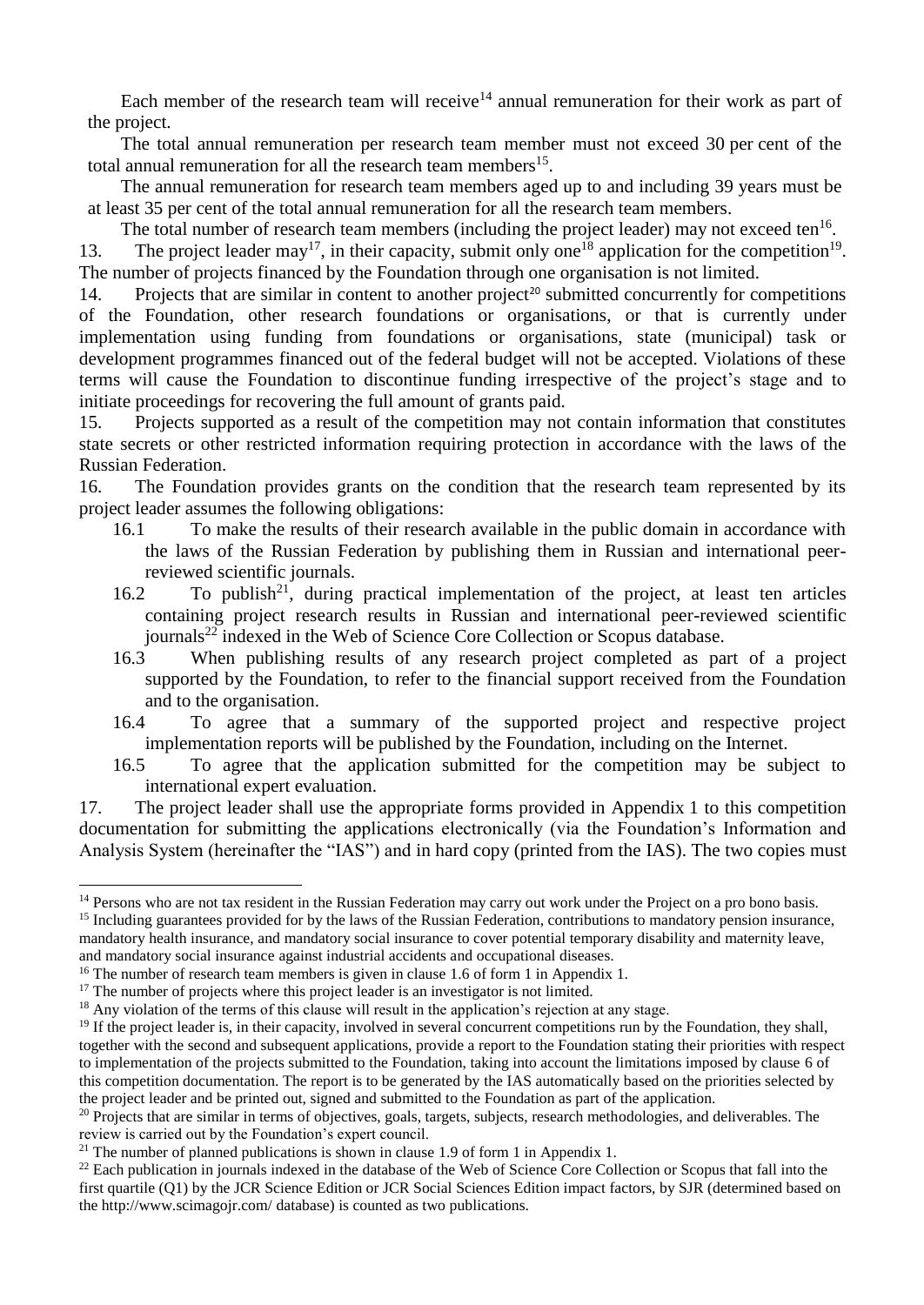be identical in content. Applications are to be submitted to the Foundation in Russian, with selected fields of the application forms to be completed in English (only where so indicated).

If there is an existing agreement between the Foundation and the organisation to deem a simple electronic signature as being equivalent to a handwritten signature, the application may be submitted as an electronic document signed with a simple electronic signature.

18. Applications must be completed using the Foundation's IAS at [https://grant.rscf.ru](https://grant.rscf.ru/)<sup>23</sup>. Once an IAS registration number is assigned, the project leader will print and submit<sup>24</sup> one copy of the application and additional materials (if the application is submitted electronically, signed with a simple digital signature by the organisation's authorised representative and sent to the Foundation for processing) to the Foundation **no later than 5:00 p.m. (Moscow time) on 20 December 2019** to the Foundation's address at 14, building 3, Solyanka St., Moscow, GSP-2, 109992. The project leader independently chooses the method for delivering the application materials to the Foundation to ensure that they are received by the Foundation in due time.

19. The hard copy<sup>25</sup> of the application (including its additional materials) must be bound and bear the organisation's seal (if any) and the relevant forms must be personally signed (with signatory names printed next to the signature) by the project leader, core members of the research team (core investigators), and head of the organisation (authorised representative acting on the basis of a power of attorney or an executive document) $^{26}$ .

- 20. Applications submitted to the Foundation will not be returned.
- 21. The following applications will not be eligible for the competition:

a) applications completed and/or submitted to the Foundation in violation of the requirements of clauses 17, 18, and 19 of this competition documentation;

b) applications completed and submitted to the Foundation in violation of the requirements on the content of the competition application as set forth in the competition announcement and in the competition documentation;

c) applications with hard copy versions differing from the electronic version registered in the IAS;

d) applications, the hard copy versions of which were received<sup>27</sup> by the Foundation after the agreed submission deadline;

e) applications, the contents of which violate the requirements of clauses 3–7, 9, 10, 12–16, and 36 of this competition documentation, including the qualification requirements set forth by clause 9 of the competition documentation;

f) applications containing inconsistent information regarding the applicants' confirmation of compliance with qualification requirements, namely in clause 2.9 of form 2 in Appendix 1.

22. The Foundation will notify the project leader via the IAS about registration of the application, receipt of the hard copy of the application and the results of the competition.

23. The project leader will be entitled to withdraw an application submitted for the competition provided that the Foundation is duly notified in writing.

24. The project leader is entitled to make changes to an application submitted for the competition only by withdrawing it in accordance with clause 23 of this competition documentation and by submitting a new application by the agreed deadline.

25. Applications eligible for the competition will undergo expert evaluation in accordance with the Procedure for Expert Evaluation of Scientific and Technical Programmes and Projects Presented at the Competition of the Russian Science Foundation, and the Criteria for Competitive Selection of

<sup>&</sup>lt;sup>23</sup> The application completion cycle consists of the following stages: registering the project leader and up to three core members of the research team (if this has not been done yet), filling in information about the project leader and core members of the research team in the IAS, preparing and then registering the application.

 $24$  The Foundation accepts applications on business days from 9:00 a.m. to 5:00 p.m. Moscow time.

<sup>&</sup>lt;sup>25</sup> If the application is not submitted electronically.

<sup>&</sup>lt;sup>26</sup> Should the application be signed by an authorised representative, a copy of the executive document or power of attorney certified by the organisation's seal must be attached to the hard copy of the application.

 $27$  Irrespective of the date on which they were sent and/or the reasons for their late arrival at the Foundation.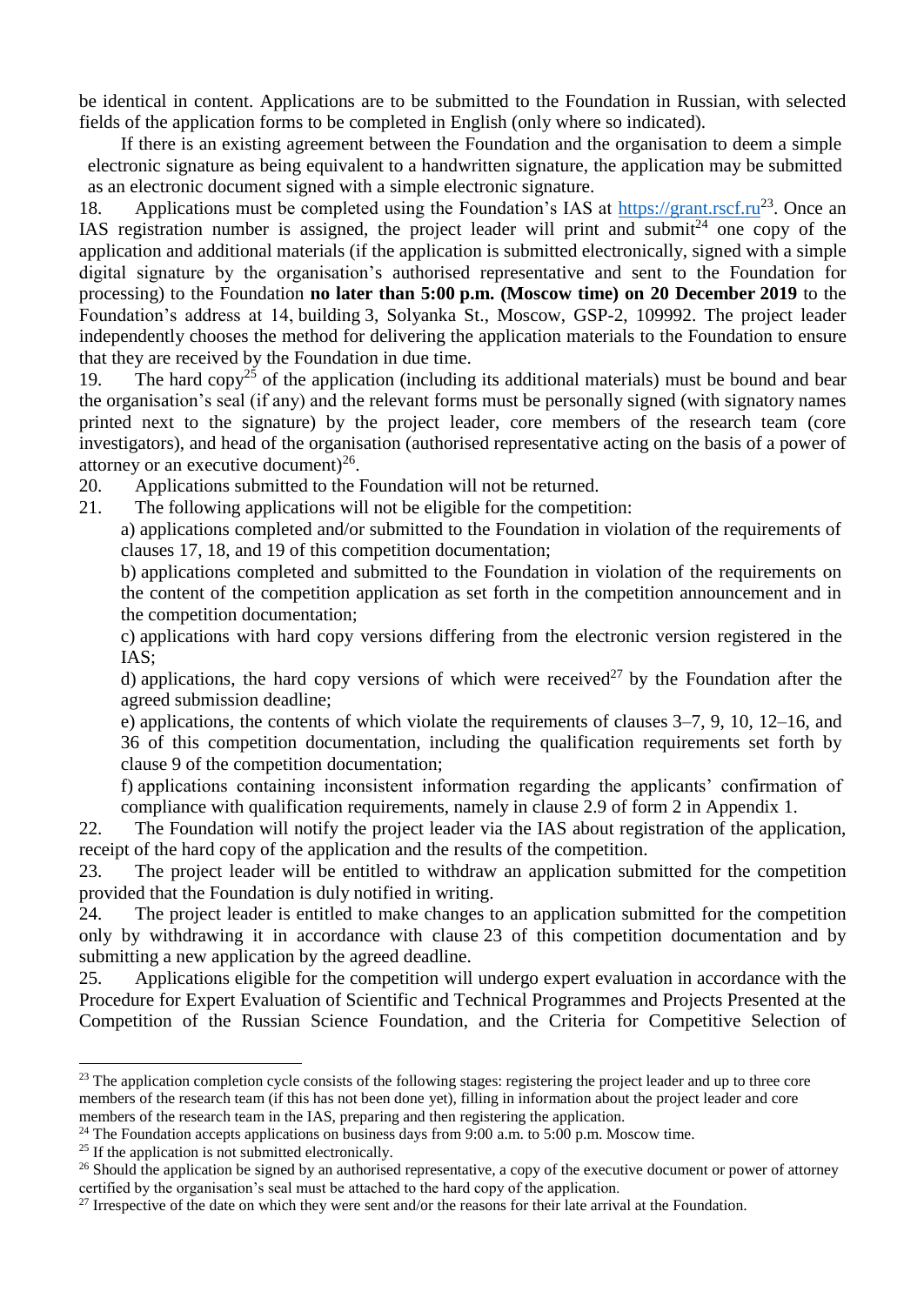Scientific and Technical Programmes and Projects Presented at the Competition of the Russian Science Foundation<sup>28</sup>. Applications will be referred for expert evaluation in accordance with the classifier codes for the branches of knowledge specified by the project leaders in their applications.

**26.** The competition results will be approved by the Foundation's management board **by 1 April 2020.**

27. The list of supported projects based on the competition results will be published on the Foundation's website within ten days of the competition results being determined (approved).

28. The texts of the agreements will be sent to the leaders of the projects supported by the Foundation via the IAS within 15 business days of the competition results being approved. The agreements will specify:

– the area of research;

– the work plan and cost estimate<sup>29</sup> for the research;

– the obligation of the project leader to submit an annual report on project implementation;

– the obligation of the organisation to provide the research team with the requisite facilities, equipment and supplies, and access to the existing experimental base for scientific research;

– the obligation of the organisation to sign civil or employment (fixed-term) contracts<sup>30</sup> with each member of the research team in line with the conditions of the grant;

– the obligation of the organisation to remunerate members of the research team for their work on the project, upon written instructions from the project leader;

– the obligation of the organisation to maintain separate records of grant expenditures (including overhead expenses under the Foundation's grant) and to present reports on proper use of the grant;

– the conditions and procedures for the parties to terminate the agreement and/or return (return in part) the grant funding, including if the Foundation identifies misuse of the grant funds or some of the grant funds remain unused after the agreement expires;

– other rights and obligations of the Foundation, project leader and organisation related to use of the grant.

29. The amount of financial support provided by the Foundation for the project as stated in the agreement may be reduced compared to the amount requested by the project leader by decision of the Foundation's management board based on recommendations from the Board's expert council.

30. The Foundation may not sign an agreement stating a project leader different from the one stated in the relevant application materials that have undergone expert evaluation.

31. Once the draft agreement is received via the IAS, the project leader and authorised representative of the organisation will have 15 business days to sign the agreement (if the application has been submitted electronically, a hard copy of the application and additional materials complying with clauses 17 and 19 of this competition documentation will also be provided) or provide a substantiated refusal of the project leader or organisation to sign and submit the agreement to the Foundation. The project leader will choose independently the method for delivering the signed agreement to the Foundation to ensure that it is received by the Foundation in due time. If this deadline is not met, the Foundation will notify the project leader and the organisation of the unacceptable delay in signing the agreement. If a duly signed agreement is not received by the Foundation within the next five business days, the project will be excluded from the list of projects supported by the Foundation and a notice to that effect will be published on the Foundation's official website.

32. The grant may be used solely for the purposes<sup>31</sup> specified in the agreement.

33. Misuse of the grant constitutes grounds for terminating the agreement and/or returning (returning in part) the grant in the manner prescribed by the agreement.

34. Intellectual products created in the course of the project belong to the project investigators<sup>32.</sup>

<sup>1</sup> <sup>28</sup> The documents are available on the Foundation's website at [www.rscf.ru](http://www.rscf.ru/) in the *Documents* section.

<sup>&</sup>lt;sup>29</sup> For reference purposes.

<sup>&</sup>lt;sup>30</sup> If no such contracts have been signed yet.

 $31$  Grant funds may not be spent on construction of capital facilities, educational activities, organisation and holding of any scientific or educational events (apart from those provided for by clause 4 of the competition documentation).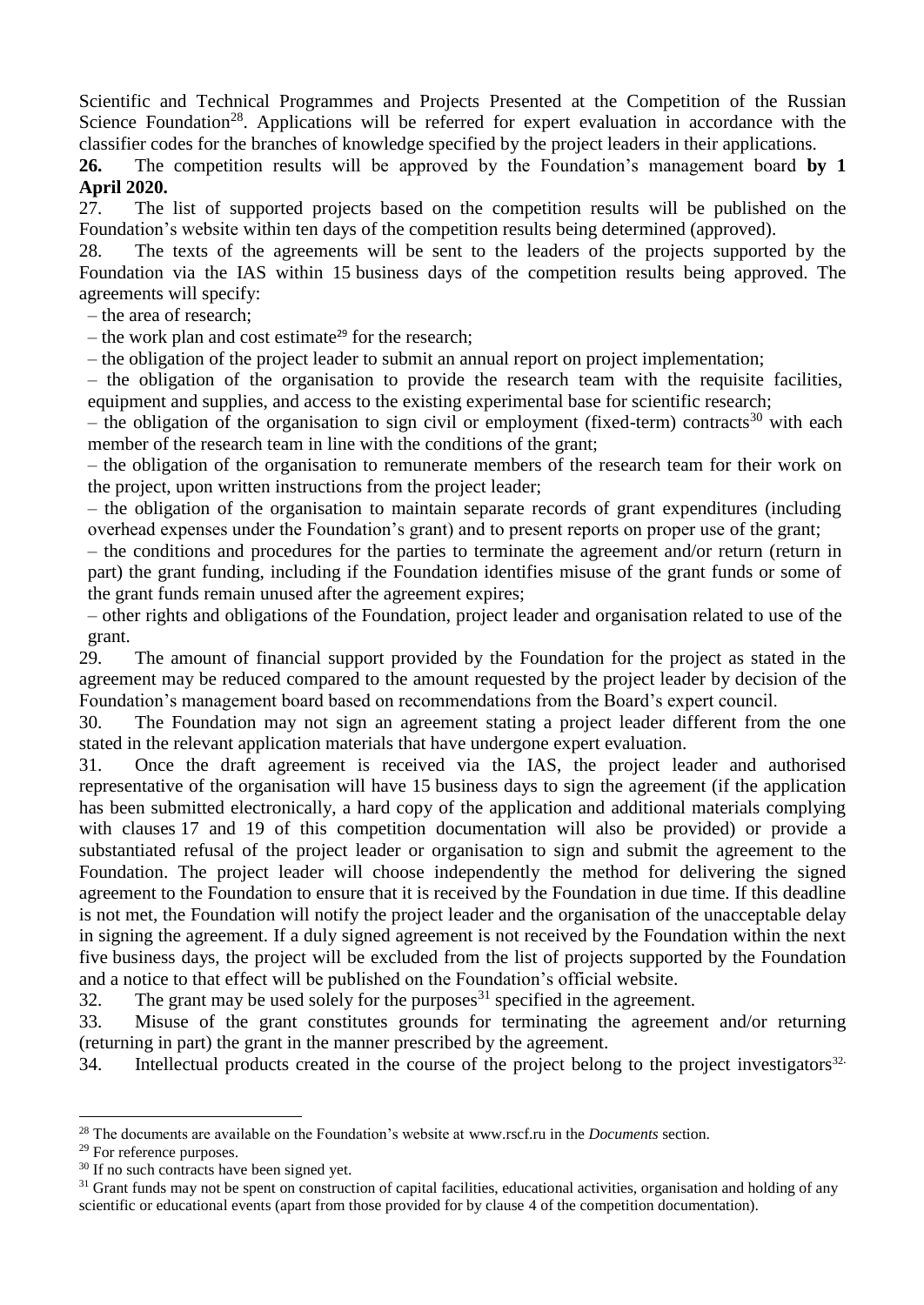The Russian Federation may use the intellectual products created during the project for government needs on the basis of a royalty-free, non-exclusive licence provided by the right owners to the state licensee, with the latter paying remuneration to the intellectual right owners.

35. The organisation will be liable for improper use of the grant.

36. The organisation's overhead expenses may not exceed ten per cent of the grant. Payment for research work performed by third-party organisations for completing the research project may not exceed 15 per cent of the grant.

<sup>&</sup>lt;sup>32</sup> In accordance with article 1228 of the Civil Code of the Russian Federation, the author of the intellectual products must be the person who has created the results through their creative work; rights to intellectual products arising from creative work will be held by the author; the rights may be transferred by the author to another person under a contract and may also be transferred to other persons on other grounds provided for by law (including in accordance with clause 1370 of the Civil Code of the Russian Federation, whereby exclusive rights to an employee's invention, utility model or design solution and the rights to obtain a patent will belong to the employer unless a civil contract between the employee and the employer provides otherwise).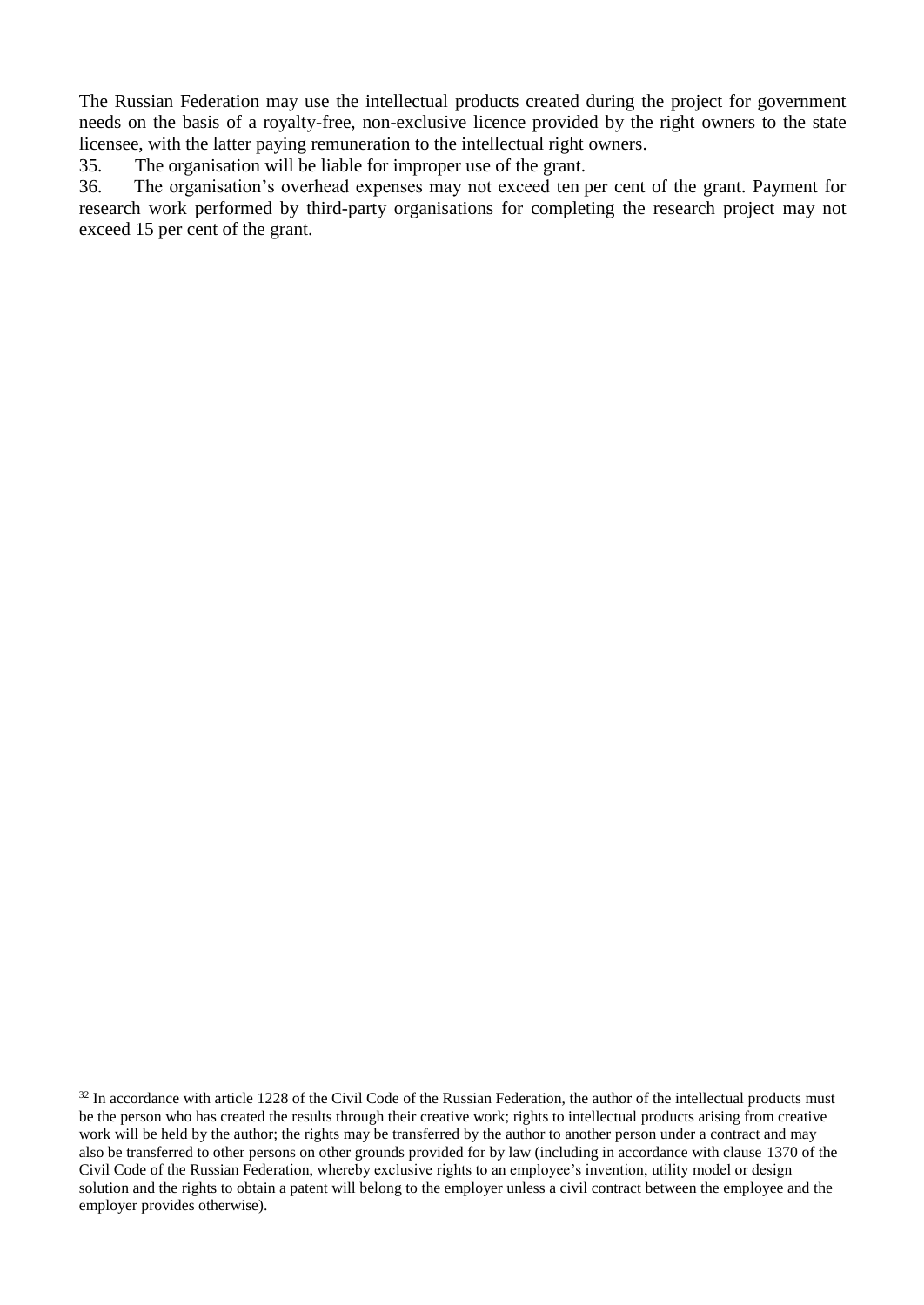# **Form "C". Cover sheet of application to the Russian Science Foundation 2020 competition "Fundamental and Exploratory Scientific Research on the Instructions of the President of the Russian Federation" (leading scientists)**

| Project name                                                            |                                                                                                      | Project number                                           |                              |  |
|-------------------------------------------------------------------------|------------------------------------------------------------------------------------------------------|----------------------------------------------------------|------------------------------|--|
|                                                                         |                                                                                                      | Project type: LR                                         |                              |  |
|                                                                         |                                                                                                      | Branch of knowledge:                                     |                              |  |
|                                                                         |                                                                                                      | Main classifier code:                                    |                              |  |
|                                                                         |                                                                                                      |                                                          | Additional classifier codes: |  |
|                                                                         |                                                                                                      | SRSTI code:                                              |                              |  |
| Project leader's full name (including patronymic if<br>available):      |                                                                                                      | Project leader's contact telephone number and<br>e-mail: |                              |  |
| Full and short name of the organisation to be used for project funding: |                                                                                                      |                                                          |                              |  |
| Project funding (thousand RUB) in 2020:                                 |                                                                                                      | Project start year:<br>2020                              | Project end year: 2022       |  |
| Full names (including patronymic if available) of                       |                                                                                                      |                                                          |                              |  |
| $\text{core}^{33}$ investigators                                        |                                                                                                      |                                                          |                              |  |
|                                                                         |                                                                                                      |                                                          |                              |  |
|                                                                         |                                                                                                      |                                                          |                              |  |
| leading scientists $34$                                                 |                                                                                                      |                                                          |                              |  |
|                                                                         |                                                                                                      |                                                          |                              |  |
|                                                                         |                                                                                                      |                                                          |                              |  |
|                                                                         | I hereby guarantee that the copyrights or other rights of third parties have not been infringed upon |                                                          |                              |  |
|                                                                         | during the preparation of this application and/or the right owners have consented to the materials   |                                                          |                              |  |
|                                                                         | being submitted to the Foundation and used thereby for expert evaluation and publication (in the     |                                                          |                              |  |
| form of application summaries).                                         |                                                                                                      |                                                          |                              |  |
| Signature of the project leader                                         |                                                                                                      | Application registration date                            |                              |  |
| $\frac{1}{2}$                                                           |                                                                                                      |                                                          |                              |  |
|                                                                         |                                                                                                      |                                                          |                              |  |
| Signature of the head of the organisation <sup>35</sup>                 |                                                                                                      |                                                          |                              |  |
|                                                                         |                                                                                                      |                                                          |                              |  |
| $\frac{1}{2}$                                                           |                                                                                                      |                                                          |                              |  |
|                                                                         |                                                                                                      |                                                          |                              |  |
| Organisation's seal (if any)                                            |                                                                                                      |                                                          |                              |  |
|                                                                         |                                                                                                      |                                                          |                              |  |

**.** 

 $33$ Up to three core investigators, irrespective of the total number; the project leader is not to be included here.

<sup>&</sup>lt;sup>34</sup> Between one (if the project leader is also a leading scientist in line with clause 4 of the competition documentation) and three leading scientists. If the number of leading scientists is in violation of clause 4 of the competition documentation, this constitutes grounds for the application to be rejected.

<sup>&</sup>lt;sup>35</sup> Or an authorised representative acting on the basis of a power of attorney or an executive document. If the form is signed by an authorised representative of the organisation (including a head of branch), a copy of the relevant executive document or power of attorney certified by the organisation's seal must be submitted in addition to the hard copy of the application. Failure to submit a copy of an executive document or power of attorney if the form is signed by an authorised representative of the organisation, or absence of the name printed next to the signature constitutes grounds for the application to be rejected.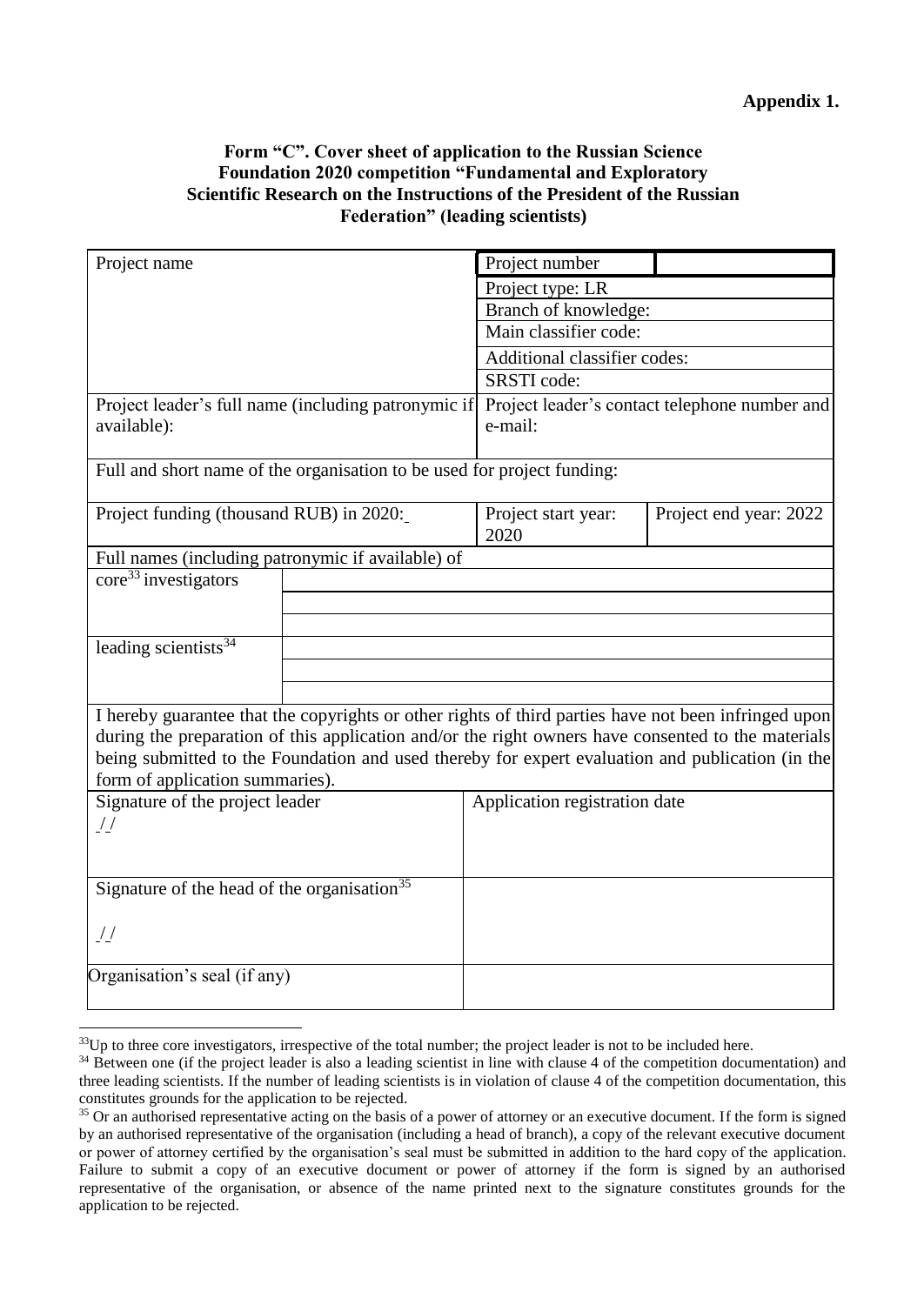# **Information about the project**

1.1. Project name

*in Russian in English*

1.2. Priority area for development of science and technologies in the Russian Federation, critical technology<sup>36</sup>

Area from the Strategy for Scientific and Technological Development of the Russian Federation (approved by Decree No. 642 of the President of the Russian Federation dated 1 December 2016 "On the Strategy for Scientific and Technological Development of the Russian Federation") *(if any)*

1.3. Keywords (no more than 15 terms)

*in Russian in English*

1.4. Project summary<sup>37</sup> (no more than two pages, including a brief description of the relevance and scientific novelty)

*in Russian*

*in English*

1.5. Expected results and their significance<sup>38</sup> (indicate expected results and their scientific and social significance (compliance by the expected results with international standards of research and practical potential of the results in the economy and social sector))

*in Russian*

*in English*

1.6. The research team<sup>39</sup> will include:

 $\equiv$  investigators participating in the project<sup>40</sup> (including the project

leader), including

\_\_\_\_ investigators aged under 39 years, including:

\_\_\_ full-time post-graduate students, adjuncts, interns and students.

1.7. The planned composition of the research team indicating the full names (including patronymics if available) of the team members, their age at the time of application submission, their academic degrees, positions, primary workplaces and forms of relations with the organisation (employment contract, civil contract) during implementation of the project.

Alignment of the professional level of the members of the research team with the tasks involved in the project.

*in Russian*

1

*in English*

1.8. The Foundation's planned project financing by year (in thousand RUB):  $2020 - 2021 - 1$  $\frac{1}{2022} - \frac{41}{1}$ 

1.9. Based on the project results and during project implementation, the research team plans to

four to ten people, irrespective of whether the investigators have employment or civil relations with the organisation.

<sup>&</sup>lt;sup>36</sup> Specified according to the list (Decree No. 899 of the President of the Russian Federation dated 7 July 2011) if the research topic can be classified under one of the priority areas and contribute to development of critical technologies in the Russian Federation.

 $37$  This information may be published on the Foundation's website on the Internet.

<sup>&</sup>lt;sup>38</sup> This information may be published on the Foundation's website on the Internet.

<sup>&</sup>lt;sup>39</sup> Any inconsistency in the composition of the research team (including failure to provide information in the relevant form fields) vs the requirements of clause 12 of the competition documentation constitutes grounds for rejecting the application.  $40$  In accordance with the requirements of clause 12 of the competition documentation, the research team must consist of

<sup>&</sup>lt;sup>41</sup> Any inconsistency in the planned project funding (including failure to provide information in the relevant form fields) vs the requirements of clause 10 of the competition documentation constitutes grounds for rejecting the application.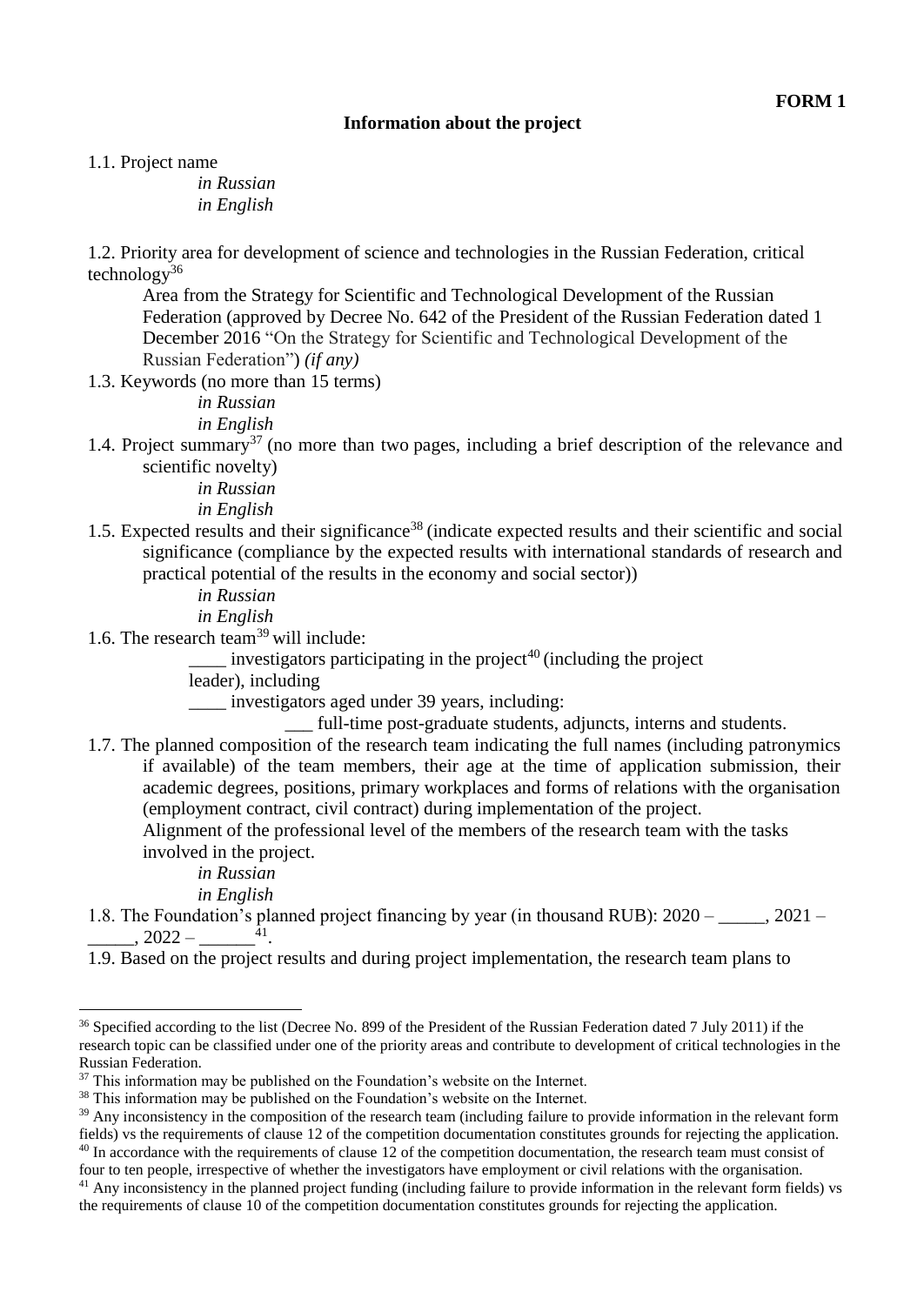publish<sup>42</sup> in Russian and international peer-reviewed scientific journals at least

\_\_ publications, including

\_\_ in journals indexed in the Web of Science Core Collection or Scopus database.

Information about planned journals, indicating the database in which these are indexed: Web of Science Core Collection, Scopus, Russian Citation Index, other databases, and also specifying the type of publication: article, review, abstracts, monograph, or others.

Other ways to make the results of the project publicly available.

1.10. Number of publications by members of the research team published over the period from 1 January 2015 to the application date, \_\_\_, including \_\_\_ published in journals indexed in the Web of Science Core Collection or Scopus.

1.11. Planned involvement of the research team in international collaborations (projects) (if any).

# **The project leader confirms** that

- all members of the research team (including the project leader) satisfy clauses 6, 7, and 13 of the competition documentation;
- they will have employment relations with the organisation throughout the duration of project implementation;
- when publishing the results of any research work completed as part of a project supported by the Foundation, the project leader and the research team will refer to the financial support received from the Foundation and to the organisation, and agree that a summary of the supported project and relevant project implementation reports will be published by the Foundation, including on the Internet;
- the project will not have any other funding sources throughout the project's practical implementation using the Foundation's grant;
- the project is not similar in scope to any project concurrently submitted for competitions of research foundations and other organisations;
- the project contains no information that constitutes state secrets or other restricted information requiring protection in accordance with the laws of the Russian Federation;
- the share of research team members aged up to and including 39 years will be at least 50 (fifty) per cent of the total number of research team members throughout practical implementation of the project;
- the Foundation will be provided in a timely manner with annual reports about project implementation and targeted use of the grant;
- the project will involve leading scientists in line with clause 4 of the competition documentation on the competition procedure.

# **Signature of the project leader**

**<sup>.</sup>**  $42$  Data must be provided for the entire project implementation period. Any reduction in the number of publications (including failure to provide information in the relevant form fields) vs the threshold set by clause 16.2 of the competition documentation constitutes grounds for rejecting the application.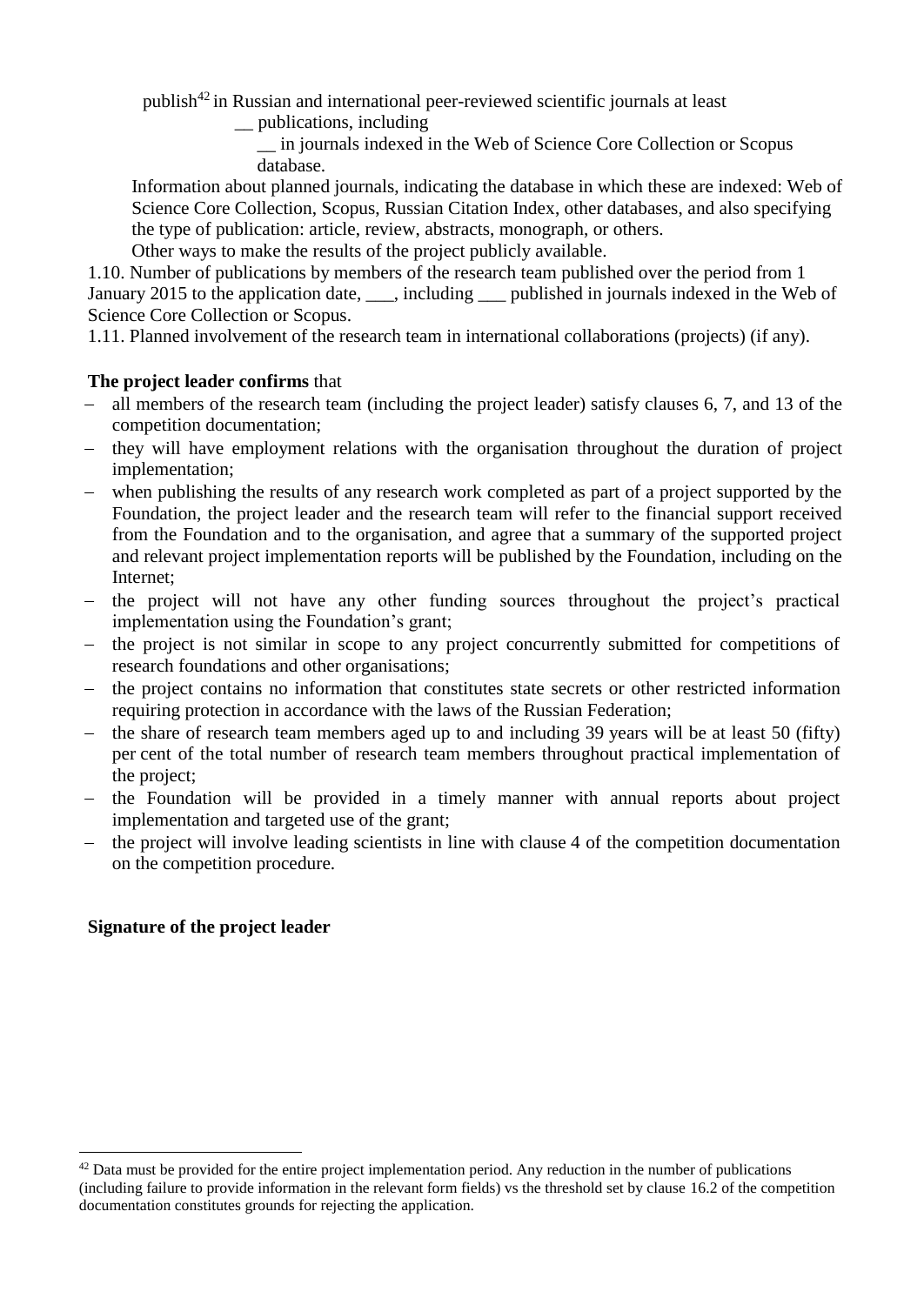# **FORM 2**

### **Information about the project leader**

2.1. Full name (including patronymic if available)

*in Russian surname and initials in English* WoS ResearcherID<sup>43</sup> *(if any)* Scopus AuthorID<sup>44</sup> *(if any)* 

- 2.2. Date of birth *(in figures – date, month, year)*
- 2.3. Citizenship
- 2.4. Academic degree, year conferred $45$
- 2.5. Research awards and prizes, membership of leading scientific communities (if any), involvement on editorial boards of leading peer-reviewed scientific journals (if any), involvement on organising committees or programme committees of renowned international conferences and other experience in organising international events.
- 2.6. Primary place of employment at the time of application submission position and full name of the organisation (short name of the organisation) $46$ .
- 2.7. Area of scientific interests keywords *(no more than 15 keywords)*

*in Russian*

*in English*

- 2.8. Area of scientific interests Foundation classifier codes
- 2.9. List of publications by the project leader over the period<sup>47</sup> from 1 January 2015 to the application submission date confirming compliance with the terms of clause 9 of the competition documentation<sup>48</sup>.
	- *in English<sup>49</sup>*

The list contains \_\_\_\_ publications in journals indexed in the Web of Science Core Collection or Scopus.

The list contains \_\_\_\_\_ publications in journals that are Q1 journals by the JCR Science Edition or JCR Social Sciences Edition impact factors, by SJR<sup>50</sup>.

2.10. Main scientific results of the project leader since 1 January 2015 *(results must be confirmed by information from the application, e.g., publications)*

*in Russian*

1

<sup>50</sup> Q1 status is determined using the [http://www.scimagojr.com/ database.](http://www.scimagojr.com/)

<sup>43</sup> Available upon registration on [www.ResearcherID.com.](http://www.researcherid.com/)

<sup>44</sup> Scopus AuthorID is generated in the Scopus database automatically once the author has at least one publication in the database. AuthorID is shown in the author's profile, which can be seen by clicking on the name of the author in the Author Search results in Scopus.

<sup>&</sup>lt;sup>45</sup> If the person has several academic degrees, specify the one that best matches the research topic.

<sup>&</sup>lt;sup>46</sup> The project leader does not necessarily have to be an employee of the organisation at the time of application submission but must conclude an employment contract with the organisation if the application wins the competition. If the project leader is not a citizen of the Russian Federation, the organisation must perform all the procedures to comply with the laws of the Russian Federation regulating employment of foreigners.

 $47$  Persons who, during the period described in this clause, were on maternity leave, childcare leave, or adoption leave may also have the said publications in the period preceding 1 January 2015 and equal to the duration of the leaves.

 $48$  Links to publications in a number equalling the threshold set by the competition documentation must be sufficient. Each publication in journals indexed in the database of the Web of Science Core Collection or Scopus that fall into the first quartile (Q1) by the JCR Science Edition or JCR Social Sciences Edition impact factors, by SJR (determined based on the <http://www.scimagojr.com/> database) is shown as one publication in this clause but is counted as two publications. Please indicate that the journal is a Q1 journal and the specific year it is a Q1 journal. Any inconsistency in the number of publications (including failure to provide information in the relevant form fields or information about a journal's Q1 status) cited on the list and/or numerically on the line below vs the requirements of clause 9 of the competition documentation constitutes grounds for rejecting the application under subclause (f) of clause 21 of the competition documentation. <sup>49</sup> For Russian language names, the information should be given in Russian and translated into English, and it must be clear

that the same document is being cited *(e.g., add the word "translation"*).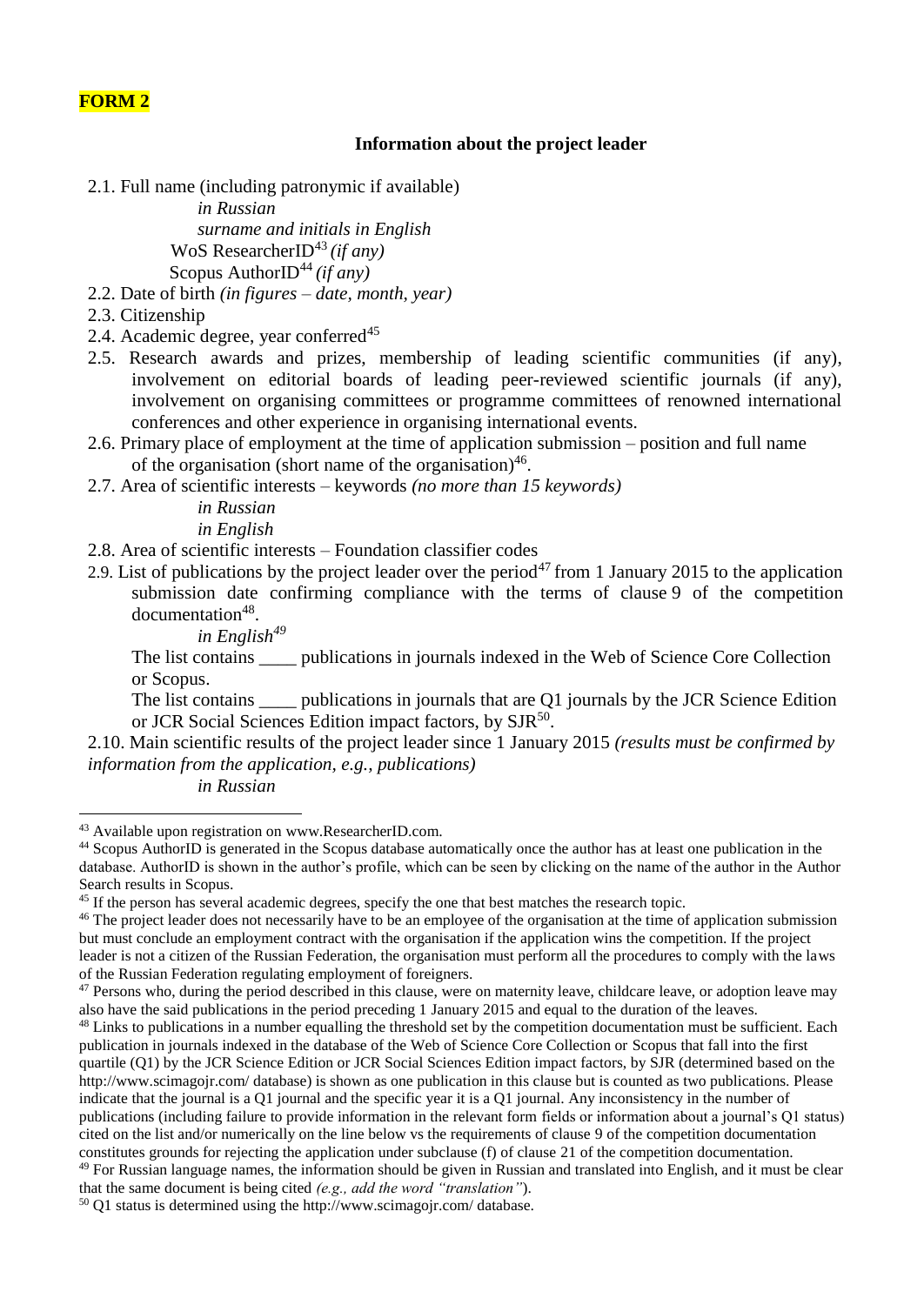*in English*

2.11. Total number of publications since 1 January 2015, \_\_\_, including:

publications in journals indexed in the Web of Science Core Collection or Scopus.

- 2.12. Additional list of publications by the project leader since 1 January 2015<sup>51</sup> *(monographs, legally protected intellectual products, publications in leading peer-reviewed scientific journals, publications in journals indexed in the Web of Science Core Collection or Scopus; no more than ten publications cited; if published on the Internet, a link should be provided (mandatory for publications in indexed journals); specify the impact factor of the scientific journal (according to the JCR Science Edition, JCR Social Sciences Edition or SJR), if any)). in English*
- 2.13. Experience in research projects *(specify the names of the foundations (organisations), type of involvement, numbers, project names and completion period for the last five years).*

Including projects financed by the Russian Science Foundation (if any):

as the leader of project(s)<sup>52</sup> No. \_\_\_\_\_, No. \_\_\_\_\_. as an investigator on project(s) No.  $\qquad \qquad$  No.  $\qquad \qquad$ .

*in Russian*

*in English*

2.14. Planned involvement in research projects (in any position) in 2020. Total number  $-$  \_\_\_\_\_, including: as project leader  $-\underline{\hspace{2cm}}$ , as investigator  $-\underline{\hspace{2cm}}$ , specifically:

\_\_\_\_\_\_\_\_\_\_\_\_\_\_\_\_\_\_\_\_\_\_\_\_\_\_\_\_\_\_\_\_\_\_\_\_\_\_\_\_\_\_\_\_\_\_\_\_\_\_\_\_\_\_\_\_\_\_\_\_\_\_\_\_\_\_\_\_\_\_\_\_\_\_\_\_\_\_\_\_\_\_\_\_\_\_\_\_\_\_\_\_ \_\_\_\_\_\_\_\_\_\_\_\_\_\_\_\_\_\_\_\_\_\_\_\_\_\_\_\_\_\_\_\_\_\_\_\_\_\_\_\_\_\_\_\_\_\_\_\_\_\_\_\_\_\_\_\_\_\_\_\_\_\_\_\_\_\_\_\_\_\_\_\_\_\_\_\_\_\_\_\_\_\_\_\_\_\_\_\_\_\_\_\_

*(also specify the grantors or project customers and funding source, e.g., government objective of founder, grants from the RFBR, PRF, Russian Science Foundation and other foundations and organisations, government contract (customer, programme), other economic contracts and other grants and subsidies).*

- 2.15. Share of working time planned to be devoted to managing this project if it wins the
- Foundation's competition  $-\underline{\hspace{2cm}}$  per cent<sup>53</sup>.
- 2.16. Expected form of employment relationship with the organisation to be used for project funding:

*The organisation will be the main place of work (not remote mode); Part-time employment contract (no remote mode);*

- 2.17. Involvement in educational activities over the last five years *(specify information about supervision of post-graduate students, adjuncts, and interns, and the preparation and teaching of new educational courses at Russian and foreign universities)*.
- 2.18. Postal address
- 2.19. Contact telephone number

2.20. E-mail

-

2.21. Involvement in the project: project leader.

Involvement in the project: leading scientist (yes/no).

2.22. File with additional information<sup>54</sup> (*CV, other additional information that might be useful in the opinion of the project leader for decision-making on whether it is advisable to finance the project*).

*in Russian (separate file) and English*

I have read and agree with the conditions of the Foundation's competition (including clauses 6 and 7 of the competition documentation) and confirm my participation in the project.

 $<sup>51</sup>$  Not mandatory. Publications that indicate the project leader's scientific qualification and achievements may be cited,</sup> excluding publications provided for by clause 2.9 of this form.

 $52$  Or the leader of an area of the organisation's integrated research programme.

<sup>&</sup>lt;sup>53</sup> I.e. from full-time employment under employment or civil relations, so involvement in free time other than primary employment must also be taken into account.

<sup>54</sup> One file in the pdf format, up to 3 Mb.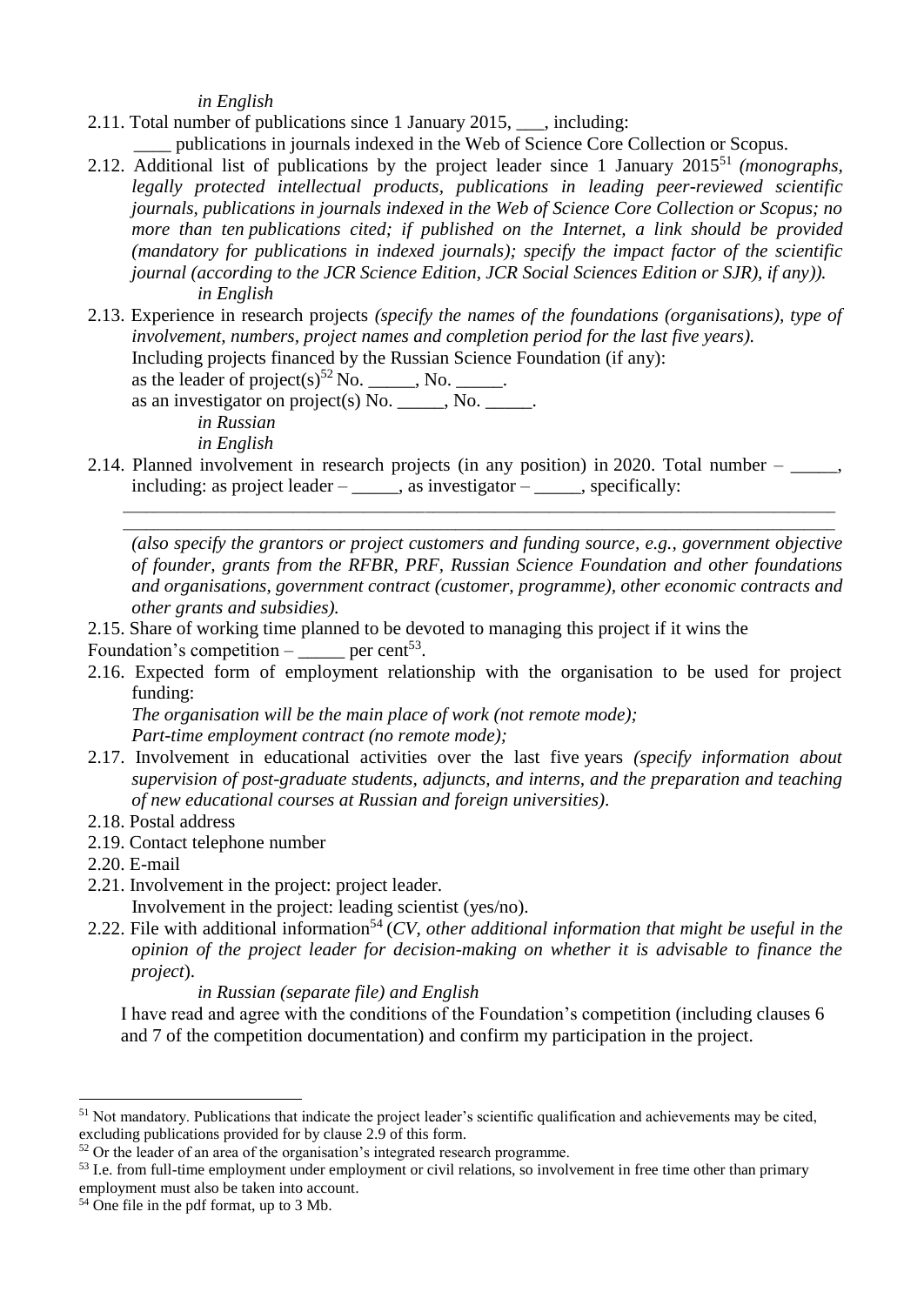| Surname, first name                                                                                                  |                                                                                                                           |  |  |  |
|----------------------------------------------------------------------------------------------------------------------|---------------------------------------------------------------------------------------------------------------------------|--|--|--|
| and patronymic                                                                                                       |                                                                                                                           |  |  |  |
|                                                                                                                      |                                                                                                                           |  |  |  |
|                                                                                                                      |                                                                                                                           |  |  |  |
| <b>Identity document</b> <sup>55</sup>                                                                               |                                                                                                                           |  |  |  |
| (series, number, issue date                                                                                          |                                                                                                                           |  |  |  |
| and issuing authority)                                                                                               |                                                                                                                           |  |  |  |
|                                                                                                                      |                                                                                                                           |  |  |  |
|                                                                                                                      |                                                                                                                           |  |  |  |
| <b>Home address</b>                                                                                                  |                                                                                                                           |  |  |  |
|                                                                                                                      |                                                                                                                           |  |  |  |
| <b>Personal Data Operator</b>                                                                                        | <b>Russian Science Foundation</b>                                                                                         |  |  |  |
|                                                                                                                      |                                                                                                                           |  |  |  |
|                                                                                                                      | I hereby consent <sup>56</sup> to the processing by the abovementioned personal data operator of the personal data I have |  |  |  |
| personally provided on this application form.                                                                        |                                                                                                                           |  |  |  |
|                                                                                                                      | The processing of the personal data by the Russian Science Foundation (address: 12–14, building 3, Solyanka St.,          |  |  |  |
| Moscow) may be carried out in the form of collecting, collating, accumulating, storing, clarifying, using, blocking, |                                                                                                                           |  |  |  |
| distributing on the official website of the Russian Science Foundation, transferring and destroying, for the purpose |                                                                                                                           |  |  |  |
| of examining applications for competitions held by the Russian Science Foundation, expert evaluation of projects     |                                                                                                                           |  |  |  |
| and programmes financed by the Russian Science Foundation, preparation of analytical materials for competitions,     |                                                                                                                           |  |  |  |
| long-term storage of documented information on participants in programmes that received funding from the Russian     |                                                                                                                           |  |  |  |
| Science Foundation, public disclosure of information on the leaders of programmes and projects financed by the       |                                                                                                                           |  |  |  |
|                                                                                                                      |                                                                                                                           |  |  |  |
| Russian Science Foundation in the public domain. This processing of my data may be carried out for 75 years from     |                                                                                                                           |  |  |  |
| the date this printed form is completed. Storage of this form can be entrusted to OOO RAYSVOLF (107150,              |                                                                                                                           |  |  |  |
| 22 Boitsovaya St., Moscow), which provides archival document storage services to the Russian Science Foundation.     |                                                                                                                           |  |  |  |
| This consent may be revoked by lodging a request to terminate the processing of personal data at the address of the  |                                                                                                                           |  |  |  |

personal data operator shown above. The request will include the ID number of the personal data subject, information on the date of issue and the issuing body, and the personal signature of the personal data subject.

# **Signature of project leader**

**Signing date**

<sup>&</sup>lt;sup>55</sup> Failure to provide ID data constitutes grounds for rejecting the application.

<sup>56</sup> Mandatory under Federal Law dated 27 July 2006 No. 152-FZ "Personal Data".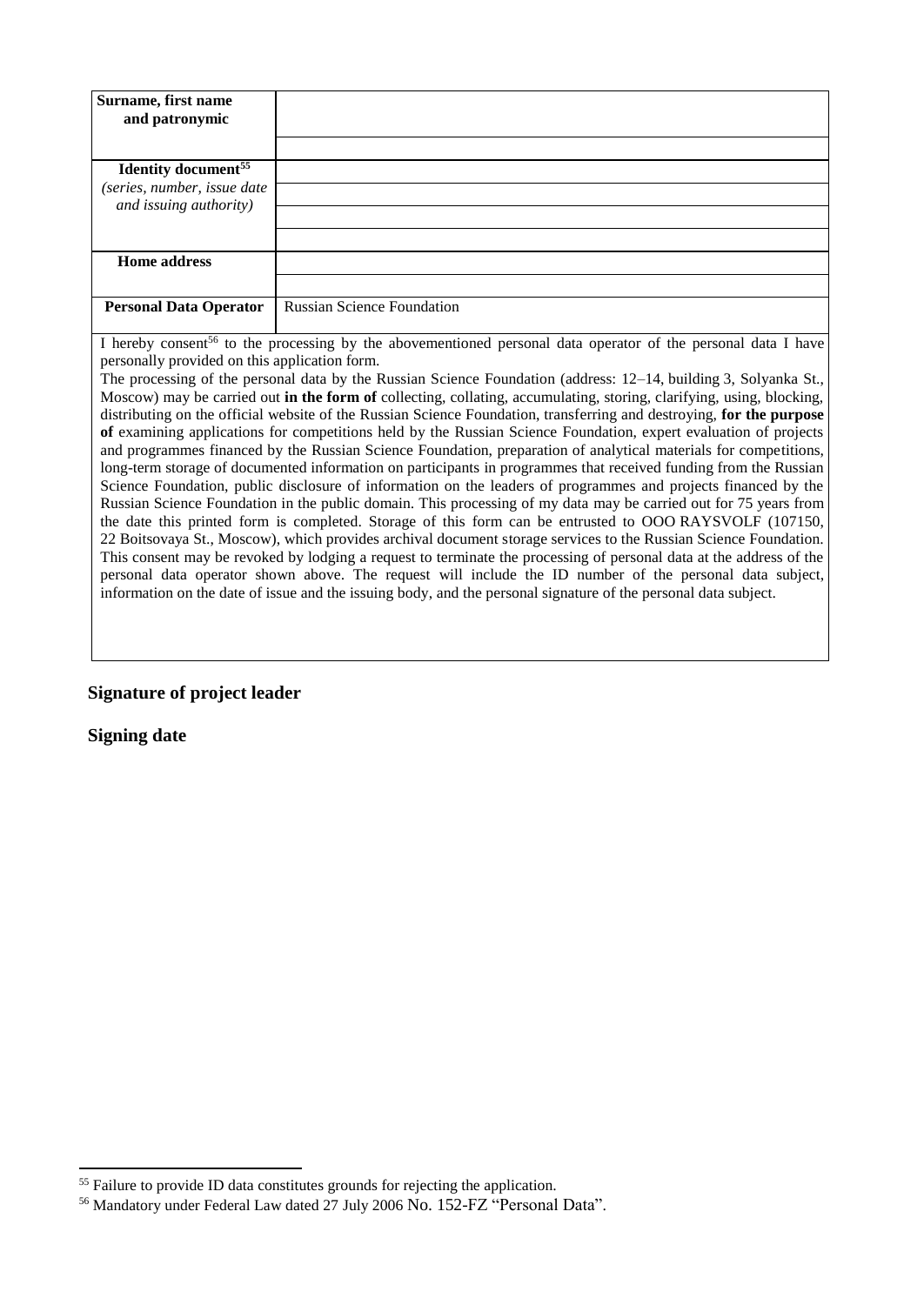#### **Information about the project's core investigator<sup>57</sup>**

2.1. Full name (including patronymic if available)

*in Russian surname and initials in English* WoS ResearcherID<sup>58</sup> *(if any)* Scopus AuthorID<sup>59</sup> *(if any)*

- 2.2. Date of birth *(in figures – date, month, year)*
- 2.3. Citizenship
- 2.4. Academic degree $^{60}$ , year conferred
- 2.5. Research awards and prizes, membership of leading scientific communities (if any), involvement on editorial boards of leading peer-reviewed scientific journals (if any), involvement on organising committees or programme committees of renowned international conferences and other experience in organising international events.
- 2.6. Primary place of employment at the time of application submission position and full name of the organisation (short name of the organisation).
- 2.7. Area of scientific interests keywords *(no more than 15 keywords)*

*in Russian*

*in English*

- 2.8. Area of scientific interests Foundation classifier codes
- 2.9. Total number of publications since January 1, 2015, \_\_\_, including:

\_\_\_\_ publications in journals indexed in the Web of Science Core Collection or Scopus.

- 2.10. List of publications by the core investigator since 1 January 2015 *(monographs, legally protected intellectual products, publications in leading peer-reviewed scientific journals, publications in journals indexed in the Web of Science Core Collection or Scopus; no more than ten publications cited; if published on the Internet, a link should be provided (mandatory for publications in indexed journals); specify the impact factor of the scientific journal (according to the JCR Science Edition, JCR Social Sciences Edition or SJR), if any)). in English<sup>61</sup>*
- 2.11. Experience in research projects and involvement in them *(specify the names of the foundations (organisations), type of involvement, numbers, project names and completion period for the last five years).*

2.12. Planned involvement in research projects (in any position) in 2020. Total number – \_\_\_\_\_, including: as project leader  $-\underline{\hspace{1cm}}$ , as investigator  $-\underline{\hspace{1cm}}$ , specifically:

*(also specify the grantors or project customers and funding source, e.g., government objective of a founder, grants from the RFBR, PRF, Russian Science Foundation and other foundations and organisations, government contract (customer, programme), other economic contracts and other grants and subsidies).*

\_\_\_\_\_\_\_\_\_\_\_\_\_\_\_\_\_\_\_\_\_\_\_\_\_\_\_\_\_\_\_\_\_\_\_\_\_\_\_\_\_\_\_\_\_\_\_\_\_\_\_\_\_\_\_\_\_\_\_\_\_\_\_\_\_\_\_\_\_\_\_\_\_\_\_\_\_\_\_\_\_\_\_\_\_\_\_\_\_\_\_\_ \_\_\_\_\_\_\_\_\_\_\_\_\_\_\_\_\_\_\_\_\_\_\_\_\_\_\_\_\_\_\_\_\_\_\_\_\_\_\_\_\_\_\_\_\_\_\_\_\_\_\_\_\_\_\_\_\_\_\_\_\_\_\_\_\_\_\_\_\_\_\_\_\_\_\_\_\_\_\_\_\_\_\_\_\_\_\_\_\_\_\_\_

2.13. Share of working time planned to be devoted to involvement in this project if it wins the

 $57$  This form should be completed only by the core investigators referred to in form "C" (up to three people).

<sup>58</sup> Available upon registration on [www.ResearcherID.com.](http://www.researcherid.com/)

<sup>59</sup> Scopus AuthorID is generated in the Scopus database automatically once the author has at least one publication in the database. AuthorID is shown in the author's profile, which can be seen by clicking on the name of the author in the Author Search results in Scopus.

<sup>&</sup>lt;sup>60</sup> If the person has several academic degrees, specify the one that best matches the research topic.

 $<sup>61</sup>$  For Russian language names, the information should be given in Russian and translated into English, and it must be clear</sup> that the same document is being cited *(e.g., add the word "translation"*).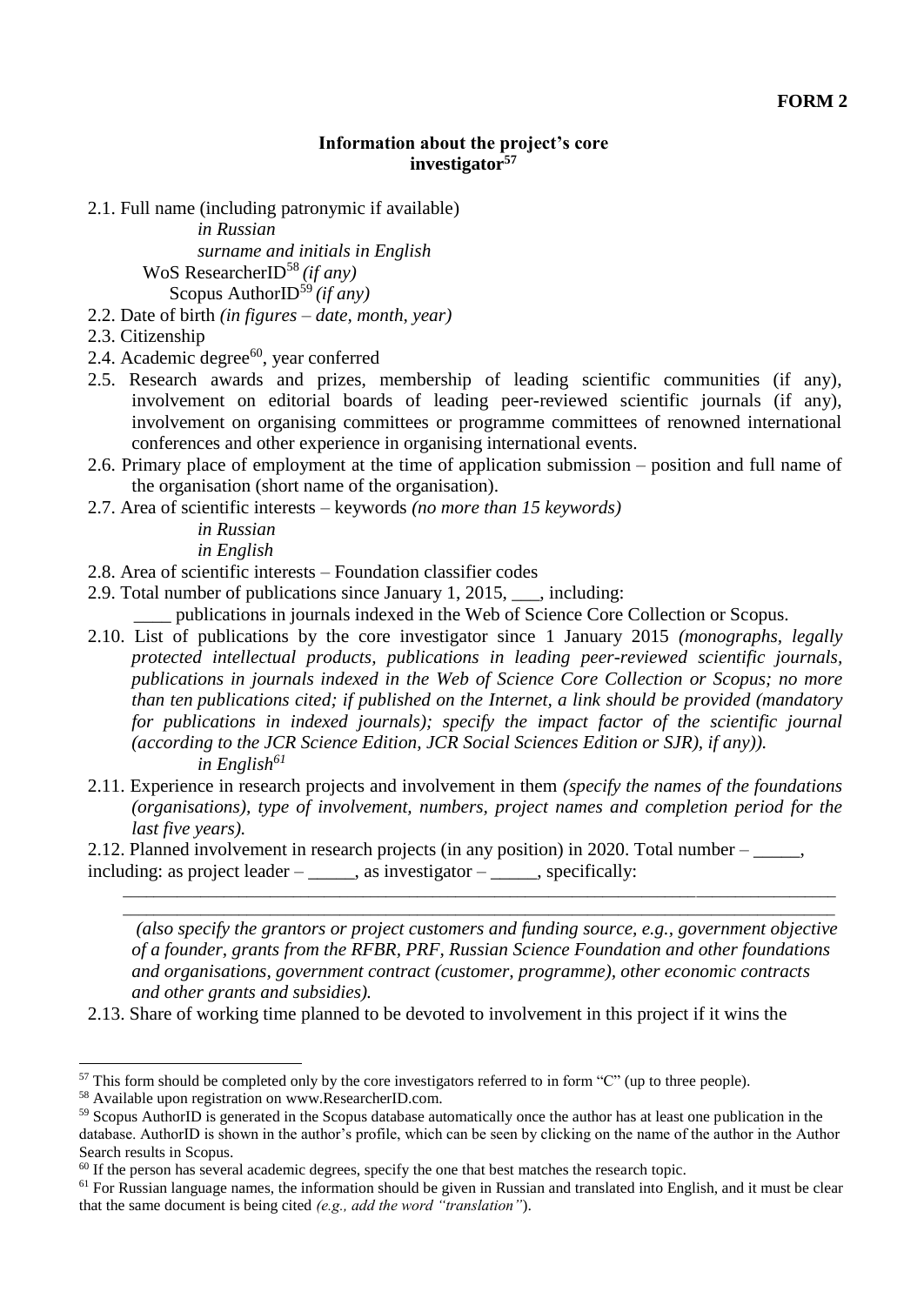Foundation's competition  $-\underline{\hspace{2cm}}$  per cent<sup>62</sup>.

2.14. Involvement in educational activities *(specify information about supervision of post-graduate students, adjuncts and interns, and the preparation and teaching of new educational courses at Russian and foreign universities)*.

2.15. In 2018 or 2019, involvement as leader of a project (leader of an area of the organisation's integrated research programme) financed by the Foundation or as an investigator on a project (the organisation's integrated research programme) financed by the Foundation, in the following projects (if any):

as leader of project(s)  $^{63}$  No. \_\_\_\_\_, No. \_\_\_\_\_.

as an investigator on project(s) No. \_\_\_\_\_, No. \_\_\_\_\_.

2.16. Contact telephone number and e-mail.

2.17. Involvement in the project: core investigator of the project.

I have read and agree with the conditions of the Foundation's competition (including clauses 7 and 8 of the competition documentation) and confirm my participation in the project.

| Surname, first name<br>and patronymic                                                                                                                                                                                           |                                                                                                                                  |  |  |
|---------------------------------------------------------------------------------------------------------------------------------------------------------------------------------------------------------------------------------|----------------------------------------------------------------------------------------------------------------------------------|--|--|
| <b>Identity document</b> <sup>64</sup>                                                                                                                                                                                          |                                                                                                                                  |  |  |
| (series, number, issue date                                                                                                                                                                                                     |                                                                                                                                  |  |  |
| and issuing authority)                                                                                                                                                                                                          |                                                                                                                                  |  |  |
|                                                                                                                                                                                                                                 |                                                                                                                                  |  |  |
| <b>Home address</b>                                                                                                                                                                                                             |                                                                                                                                  |  |  |
|                                                                                                                                                                                                                                 |                                                                                                                                  |  |  |
| <b>Personal Data Operator</b>                                                                                                                                                                                                   | <b>Russian Science Foundation</b>                                                                                                |  |  |
|                                                                                                                                                                                                                                 | I hereby consent <sup>65</sup> to the processing of the personal data I have personally provided on this application form by the |  |  |
| abovementioned personal data operator.                                                                                                                                                                                          |                                                                                                                                  |  |  |
|                                                                                                                                                                                                                                 | The processing of the personal data by the Russian Science Foundation (address: 12–14, building 3, Solyanka St.,                 |  |  |
|                                                                                                                                                                                                                                 | Moscow) may be carried out in the form of collecting, collating, accumulating, storing, clarifying, using, blocking,             |  |  |
|                                                                                                                                                                                                                                 | distributing on the official website of the Russian Science Foundation, transferring and destroying, for the purpose             |  |  |
|                                                                                                                                                                                                                                 | of examining applications for competitions held by the Russian Science Foundation, expert evaluation of projects                 |  |  |
| and programmes financed by the Russian Science Foundation, preparation of analytical materials for competitions,                                                                                                                |                                                                                                                                  |  |  |
| long-term storage of documented information on participants in programmes that received funding from the Russian                                                                                                                |                                                                                                                                  |  |  |
| Science Foundation, disclosure of information on the leaders of programmes and projects financed by the Russian                                                                                                                 |                                                                                                                                  |  |  |
| Science Foundation in the public domain. This processing of my data may be carried out for 75 years from the date                                                                                                               |                                                                                                                                  |  |  |
| this printed form is completed. Storage of this form can be entrusted to OOO RAYSVOLF (107150, 22 Boitsovaya<br>St., Moscow), which provides archival document storage services to the Russian Science Foundation. This consent |                                                                                                                                  |  |  |
|                                                                                                                                                                                                                                 | may be revoked by lodging a request to terminate the processing of personal data at the address of the personal data             |  |  |
|                                                                                                                                                                                                                                 | operator shown above. The request will include the ID number of the personal data subject information on the date                |  |  |

operator shown above. The request will include the ID number of the personal data subject, information on the date of issue and the issuing body, and the personal signature of the personal data subject.

# **Signature of the project's investigator**

**Signing date**

 $62$  I.e. from full-time employment under employment or civil relations, so involvement in free time other than primary employment must also be taken into account.

 $63$  Or the leader of an area of the organisation's integrated research programme.

<sup>&</sup>lt;sup>64</sup> Failure to provide ID data constitutes grounds for rejecting the application.

<sup>65</sup> Mandatory under Federal Law dated July 27, 2006 No. 152-FZ "On Personal Data".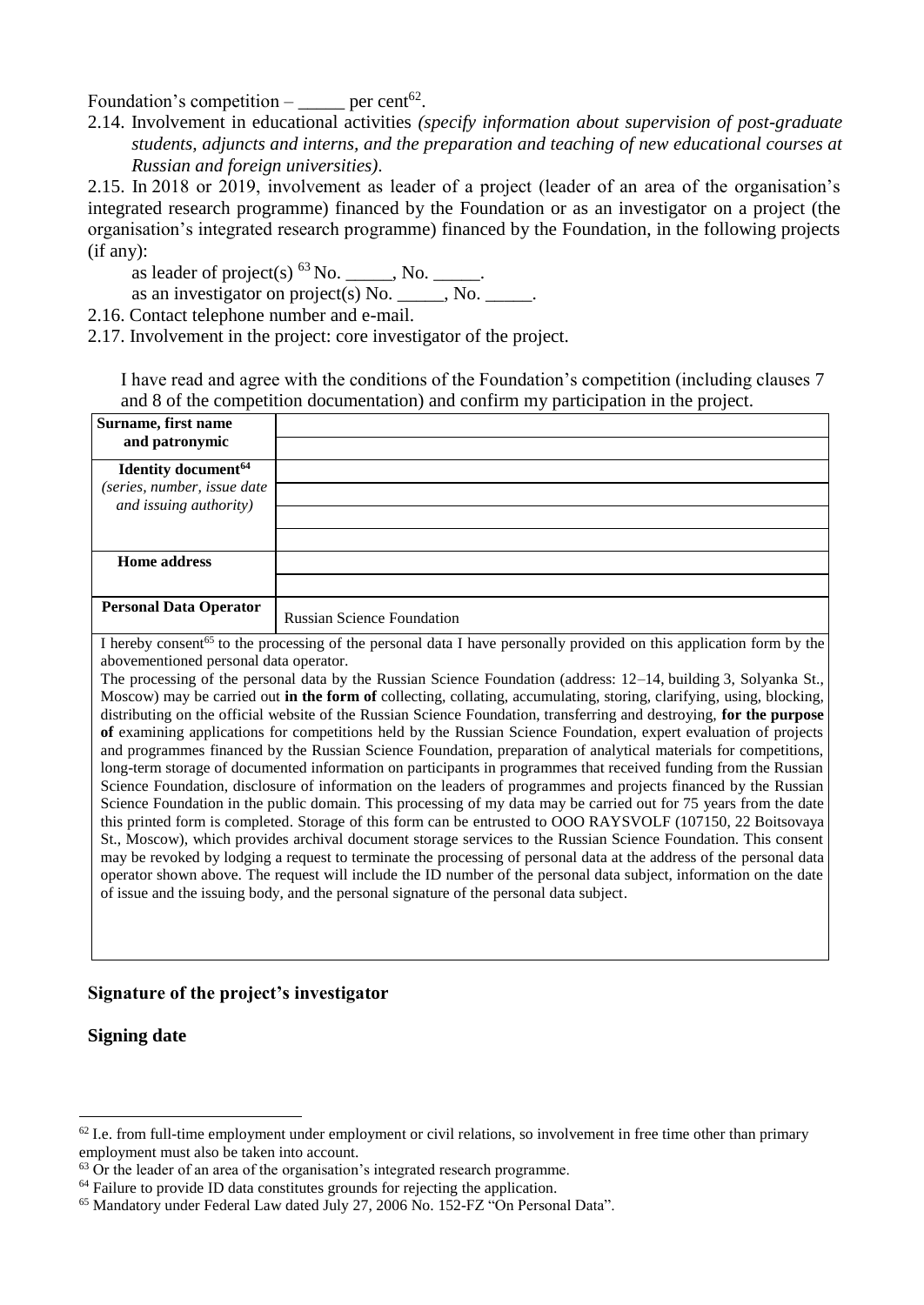# **Information about the leading scientist<sup>66</sup>**

2.1. Full name (including patronymic if available)

```
in Russian
    surname and initials in English
WoS ResearcherID<sup>67</sup> (if any)
Scopus AuthorID68 (if any)
```
2.2. Citizenship

-

- 2.3. Academic degree, year conferred $^{69}$
- 2.4. Research awards and prizes, membership of leading scientific communities (if any), involvement on editorial boards of leading peer-reviewed scientific journals (if any), involvement on organising committees or programme committees of renowned international conferences and other experience in organising international events.
- 2.5. Primary place of employment at the time of application submission position and full name of the organisation.

2.6. Countries or constituent entities of the Russian Federation where the leading scientist's place (places) of employment and/or residence is located<sup>70</sup>:

- 2.7. Area of scientific interests keywords *(no more than 15 keywords) in English*
- 2.8. Area of scientific interests Foundation classifier codes
- 2.9. List of publications by the leading scientist published over the period from 1 January 2015 to the application submission date confirming compliance with the terms of clause 4 of the competition documentation<sup>71</sup>.

*in English<sup>72</sup>*

The list contains publications in journals indexed in the Web of Science Core Collection or Scopus.

The list contains \_\_\_\_\_ publications in journals that are Q1 journals by the JCR Science Edition or JCR Social Sciences Edition impact factors, by SJR73.

Main scientific results since 1 January 2015 *(results must be confirmed by information from the application, e.g. publications)*

2.10. Total number of publications since 1 January 2015,

\_\_\_\_ publications in journals indexed in the Web of Science Core Collection or Scopus.

<sup>70</sup> Any inconsistency in the leading scientist's places of employment and/or residence vs requirements of clause 4 of the competition documentation constitutes grounds for rejecting the application.

 $66$  To be completed by the research team leader if there are arrangements in place to involve a leading scientist in the project. To be completed for each leading scientist excluding the project leader.

 $67$  Available upon registration at [www.ResearcherID.com.](http://www.researcherid.com/)

<sup>&</sup>lt;sup>68</sup> Scopus AuthorID is generated in the Scopus database automatically once the author has at least one publication in the database. AuthorID is shown in the author's profile, which becomes visible upon clicking on the name of the author in the Author Search results in Scopus.

<sup>&</sup>lt;sup>69</sup> If the person has several academic degrees, specify one that best matches the research topic.

 $71$  Links to publications in the amount that equals the threshold set forth by the competition documentation shall be sufficient. [Each publication in journals indexed in the database of the Web of Science Core Collection or Scopus that fall](http://www.scimagojr.com/)  [into the first quartile \(Q1\) by the JCR Science Edition or JCR Social Sciences Edition impact factors, by SJR \(determined](http://www.scimagojr.com/)  [based on the h](http://www.scimagojr.com/)ttp://www.scimagojr.com/ database) is shown as one publication in this clause but is counted as two publications. Please indicate that the journal is a Q1 journal and the specific year it is a Q1 journal. Any inconsistency in the number of publications (including failure to provide information in respective form fields or information about a journal's Q1 status) cited in the list and/or numerically in the line below vs the requirements of clause 4 of the competition documentation constitutes grounds for rejecting the application under subclause (f) of clause 21 of the competition documentation.

 $72$  For Russian language names, the information shall be given in Russian with translation into English, and it must be clear that the same document is being cited *(e.g. add the word "translation"*).

<sup>73</sup> Q1 status is determined using the [http://www.scimagojr.com/ database.](http://www.scimagojr.com/)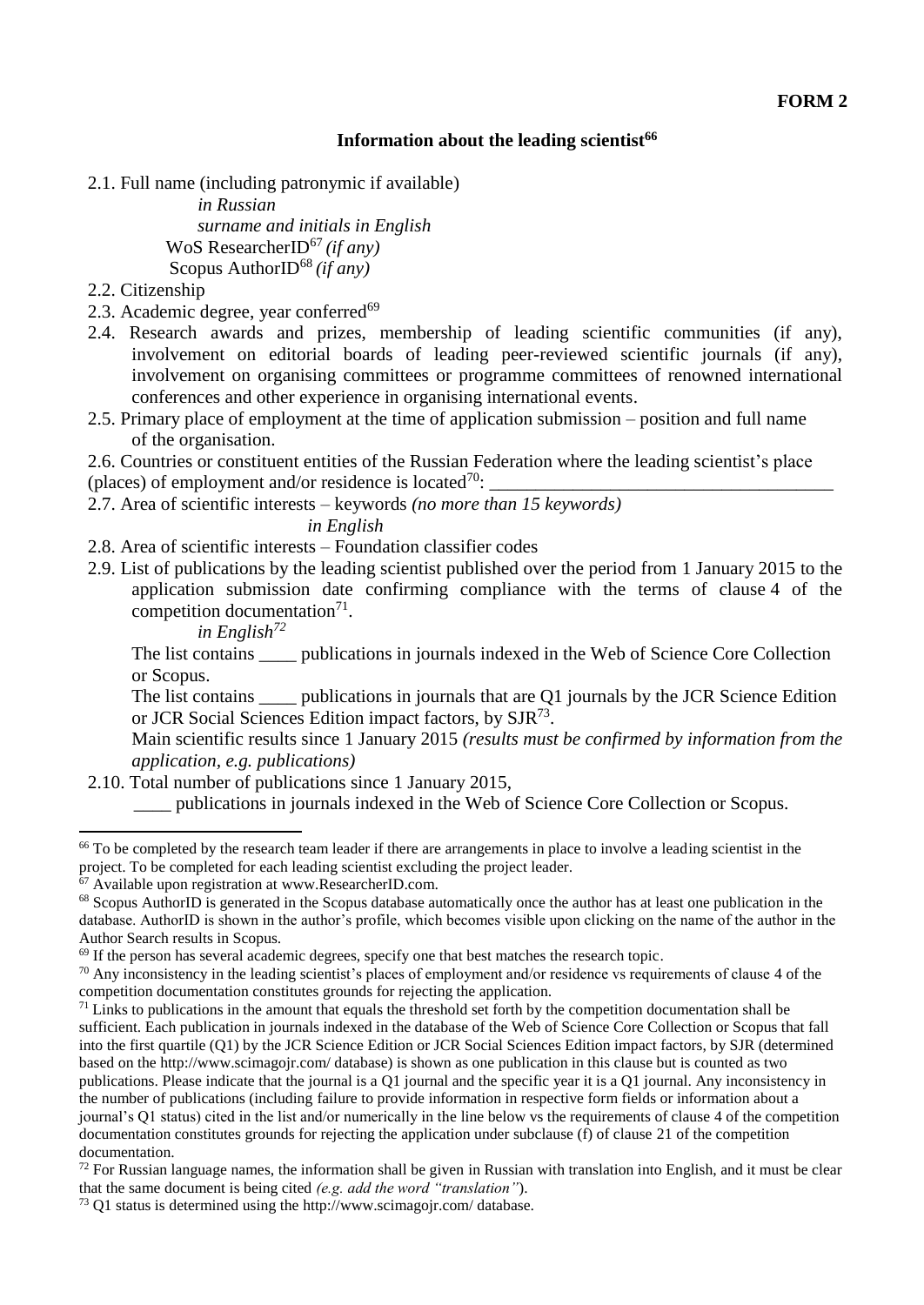2.11. List of publications since 1 January 2015<sup>74</sup> *(monographs, legally protected intellectual products, publications in leading peer-reviewed scientific journals, publications in journals indexed in the Web of Science Core Collection or Scopus; no more than ten publications cited; if published on the Internet, a link should be provided (mandatory for publications in indexed journals); specify the impact factor of the scientific journal (according to the JCR Science Edition, JCR Social Sciences Edition or SJR), if any)).*

## *in English*

- 2.12. Number of planned visits (of at least one month) in  $2020 \underline{\hspace{1cm}}$ , in  $2021 \underline{\hspace{1cm}}$ , in  $2022 \underline{\hspace{1cm}}$ .
- 2.13. E-mail

**.** 

2.14. Involvement in the project: leading scientist

## **I hereby confirm information about the leading scientist.**

### **Signature of the project leader**

<sup>74</sup> Not mandatory. Publications indicating scientific qualifications and achievements may be cited.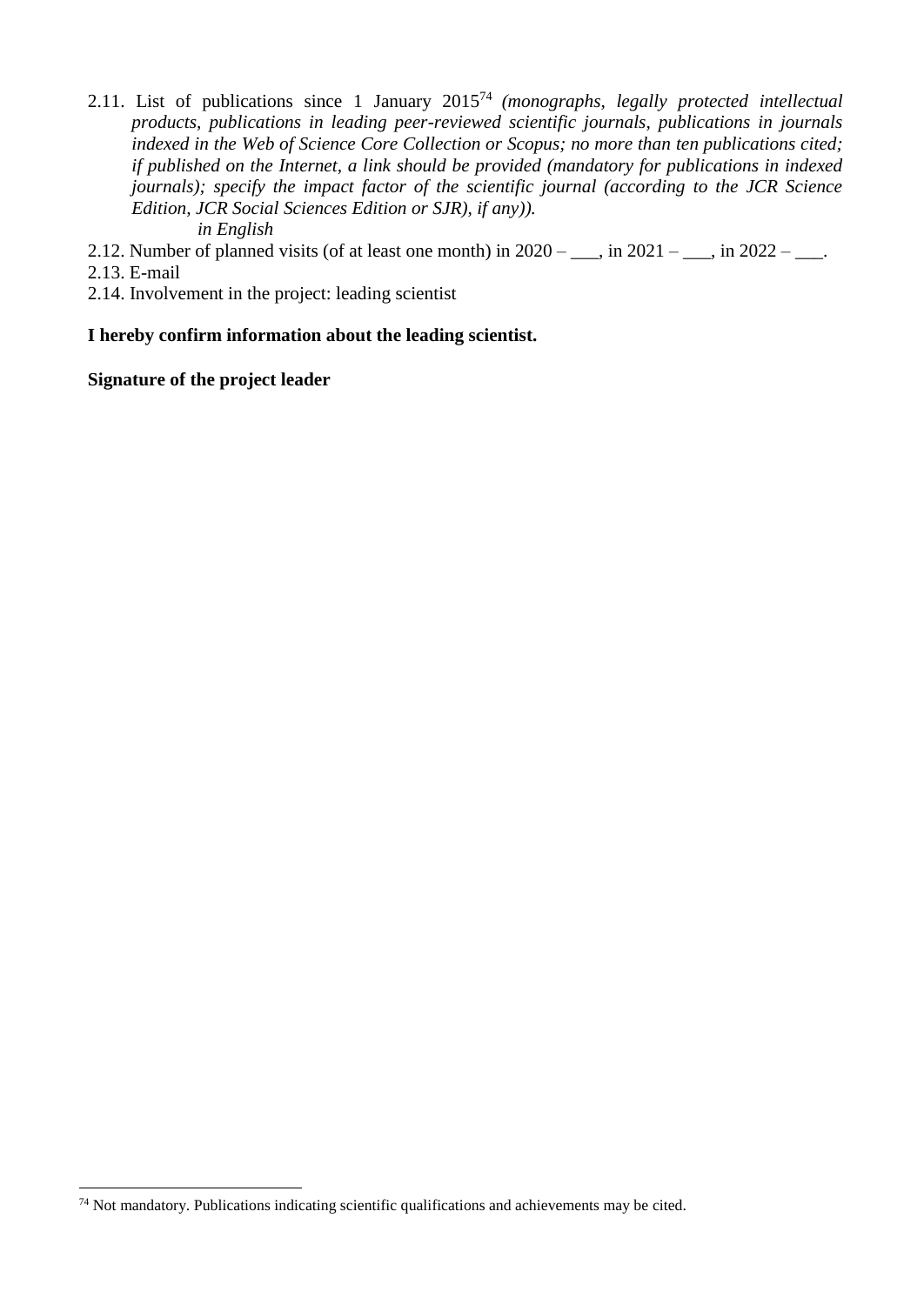#### **Information about the organisation**

(for the organisation via which the funding is provided)

- 3.1. Full name *(in accordance with registration documents)*
- 3.2. Short name
- 3.3. Name in English
- 3.4. Form of incorporation *(specify using the OKOPF classifier)*
- 3.5. Form of ownership *(specify using the OKFS classifier)*
- 3.6. Departmental affiliation
- 3.7. TIN, KPP, OGRN, OKTMO codes
- 3.8. Address

3.9. Location

- 3.10. Constituent entity of the Russian Federation
- 3.11. Position, full name (including patronymic if available) of the head of the organisation:
- 3.12. Contact telephone number
- 3.13. E-mail

1

The head of the organisation confirms that:

– they have read the conditions of the Foundation's competition and consent to the funding of the project via the organisation if the project is supported;

– they agree with clauses 4, 8, 14, 33, 35, and 36 of the competition documentation and other terms of the competition;

– they confirm the information about the project leader given in this application;

– the organisation meets its obligations to pay taxes to treasuries of all levels and make mandatory payments to public extra-budgetary funds, is financially stable, is not in the process of liquidation, has not been declared insolvent (bankrupt), does not have seized property, and its financial activities have not been suspended;

– if the application wins the competition, the organisation undertakes to do the following:

– conclude civil or employment (fixed-term) contracts with members of the research team  $^{75}$ ;

– remunerate members of the research team for their work on the project, upon written instructions from the project leader;

– annually, in due time, present a report on the targeted use of the Russian Science Foundation's grant.

The head of the organisation guarantees that:

 $-$  Each member of the research team will receive<sup>76</sup> annual remuneration for their work on the project;

– the total annual remuneration per research team member will not exceed 30 per cent of the total annual remuneration for all the research team members<sup>77</sup>;

– the total annual remuneration for research team members aged up to and including 39 years will be at least 35 per cent of the total annual remuneration for all the research team members.

– the total number of research team members (including the project leader) will not exceed ten and the research team will not include employees of the organisation that act as the immediate administrative superior to the project leader;

– the research team will be provided with the requisite facilities and access to the existing experimental base for scientific research.

<sup>&</sup>lt;sup>75</sup> If no such contracts have been signed yet. If a member of the research team is not a citizen of the Russian Federation, the organisation shall complete all the procedures to comply with the laws of the Russian Federation regulating employment of foreigners.

<sup>&</sup>lt;sup>76</sup> Persons who are not tax residents of the Russian Federation may carry out work on the Project on a pro bono basis.

 $77$  Including guarantees provided for by the laws of the Russian Federation, contributions to mandatory pension insurance, mandatory health insurance, and mandatory social insurance to cover potential temporary disability and maternity leave, and mandatory social insurance against industrial accidents and occupational diseases.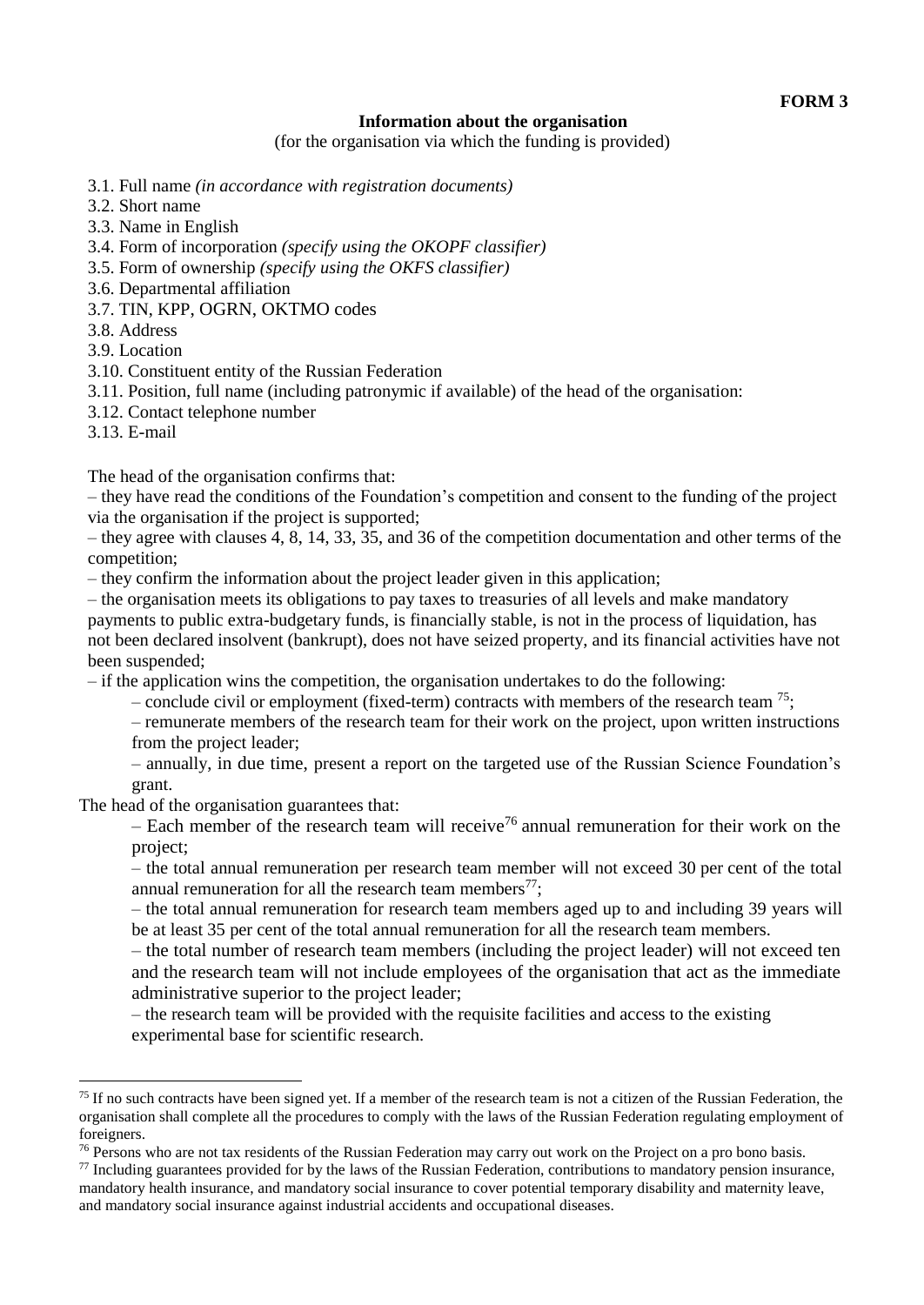**Signature of the head of the organisation** (authorised representative acting on the basis of a power of attorney or executive document) 78 , **seal** (if any) **of the organisation.**

**.** 

 $78$  If the form is signed by an authorised representative of the organisation (including head of a branch), a copy of the relevant executive document or power of attorney certified by the organisation's seal must be submitted in addition to the hard copy of the application.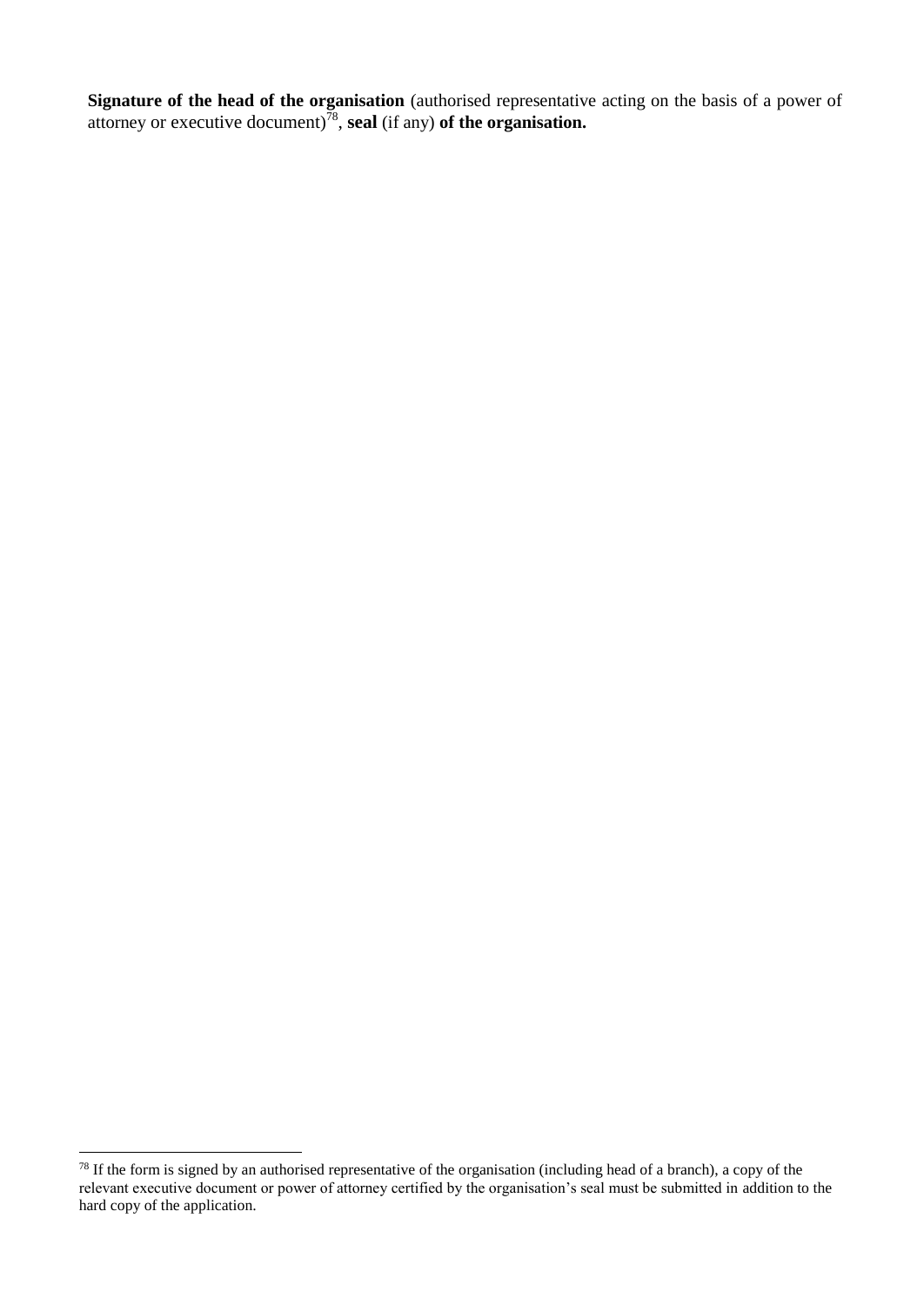#### **Project scope**

4.1. Scientific problem to be solved by the project

*in Russian*

*in English*

4.2. Relevance and scientific significance of the problem

*in Russian*

*in English*

4.3. Specific objective(s) within the problem to be solved by the project, its scope and complexity *in Russian*

*in English*

4.4. Scientific novelty of the research, substantiation that the objective (objectives) can be achieved and the feasibility of obtaining the expected results

*in Russian*

*in English*

4.5. Current state of research on the project and the main areas of research in international science and scientific competitors

*in Russian*

*in English*

- 4.6. Proposed methods and approaches, general work plan for the entire project implementation period and expected results *(at least two pages; including indication of specific expected results broken down by year; general work plan to be broken down by year)*
	- *in Russian in English*
- 4.7. Scientific groundwork performed on the project by the research team, prior experience in implementing joint projects *(specify results previously achieved and programmes and methods developed)*
- 4.8. List of equipment, materials, information and other resources available to the research team for completing the project *(including a description of how they are required for project implementation)*
- 4.9. Work plan for the first year of the project *(including planned business trips (expeditions) as part of the project).*

*in Russian*

*in English*

- 10. Planned scope of work for the first year for each core investigator *(including the project leader).* Planned visits by researchers in the first year of the project *(timeframe, objective)*.
- 4.11. Specific scientific results expected at the end of the first year *(the presentation format must allow the results to be evaluated and implementation progress assessed against the work plan)*.

*in Russian*

*in English*

- 4.12. List of equipment, materials, information and other resources for completing the project *(including a description of how they are required for project implementation).*
- 4.13. File<sup>79</sup> 1 with additional information<sup>80</sup>

**.** 

4.14. File<sup>81</sup> 2 with additional information (if the information contained in File 1 does not suffice)

 $79$  Containing charts, photos, figures and other information about the project scope. One file in pdf format, up to 3 Mb.

<sup>&</sup>lt;sup>80</sup> Text in files with additional information must be in Russian. Translation into English is required if the project leader believes this information to be material for the expert.

<sup>&</sup>lt;sup>81</sup> Containing charts, photos, figures and other information about the project scope. One file in pdf format, up to 3 Mb.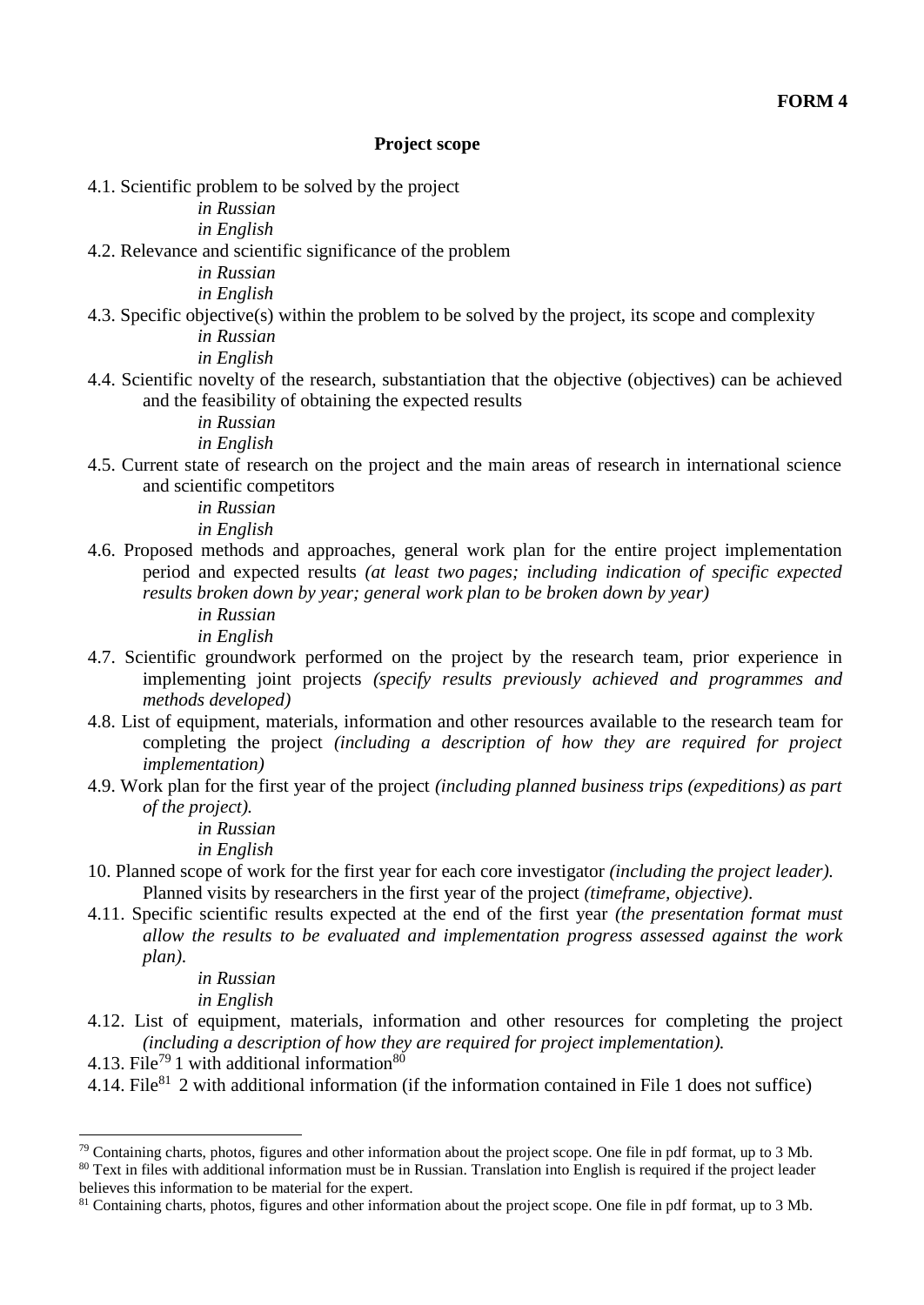**Signature of the project leader**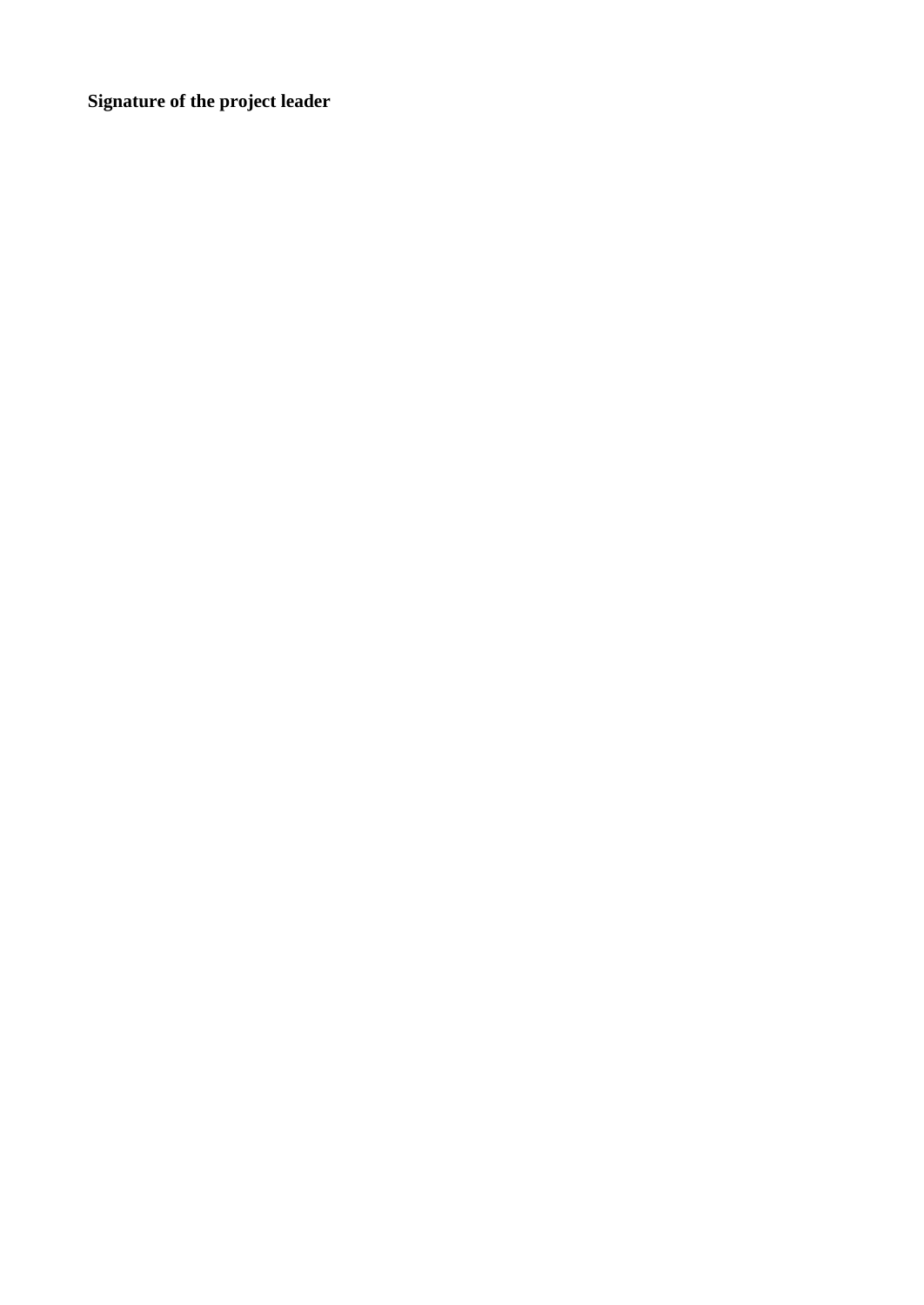# **FORM 5**

## **Requested funding for 2020**

| 5.1. Planned project expenditures |  |  |  |  |  |
|-----------------------------------|--|--|--|--|--|
|-----------------------------------|--|--|--|--|--|

| No. | <b>Grant expenditure item</b>                                                                                                                                                                     | <b>Total</b><br>expenditures<br>(thousand RUB $^{82}$ ) |
|-----|---------------------------------------------------------------------------------------------------------------------------------------------------------------------------------------------------|---------------------------------------------------------|
|     | <b>TOTAL</b>                                                                                                                                                                                      |                                                         |
|     | Remuneration for research team members, excluding <i>support</i><br><i>personnel</i> (including insurance contributions to extra-budgetary<br>funds)                                              |                                                         |
|     | Remuneration for <i>support personnel</i> (including insurance<br>contributions to extra-budgetary funds)                                                                                         |                                                         |
| 1.  | Total remuneration (including insurance contributions to extra-<br>budgetary funds)                                                                                                               |                                                         |
| 2.  | Payment for research work performed by third-party organisations<br>for the purpose of research project completion <sup>83</sup>                                                                  |                                                         |
| 3.  | Expenditures on purchasing equipment and other property required<br>for the research (including employee training, installation,<br>commissioning, and repair $84$ )                              |                                                         |
| 4.  | Expenditures to purchase materials and components for the<br>research                                                                                                                             |                                                         |
| 5.  | Expenditures related to lectures by leading scientists, their<br>involvement in seminars and young researchers' schools.<br>Expenditures on organising seminars and young researchers'<br>schools |                                                         |
| 6.  | Other expenditures on implementing the project                                                                                                                                                    |                                                         |
| 7.  | Organisation's overheads <sup>85</sup>                                                                                                                                                            |                                                         |

### 5.2. **Breakdown of planned expenditures**

*for item 1: remuneration (including of the project leader, core investigators and other investigators engaged on the project), including guarantees provided for by the laws of the Russian Federation, contributions to mandatory pension insurance, mandatory health insurance, and mandatory social insurance to cover potential temporary disability and maternity leave, and mandatory social insurance against industrial accidents and occupational diseases.*

*for item 2*: *list of planned contracts (invoices) with third-party organisations specifying the subject and amount of each contract.*

*for item 3: list of equipment and other property planned to be purchased and required for the research (in accordance with clause 4.12 of form 4 in Appendix 1).*

*for item 4: breakdown of planned materials and components (in accordance with clause 4.12 of form 4 in Appendix 1).*

*for item 6: other expenditures for the purposes of project implementation, including business trips, communication services, transport; these expenditures are not broken down.*

*for item 7*: *expenditures are not broken down and not substantiated by a rationale*

**.** 

<sup>82</sup> Without separators and to one decimal place.

<sup>&</sup>lt;sup>83</sup> Not more than 15 per cent of the grant.

<sup>&</sup>lt;sup>84</sup> Not related to ongoing activities of the organisation.

<sup>85</sup> Not more than ten per cent of the grant.